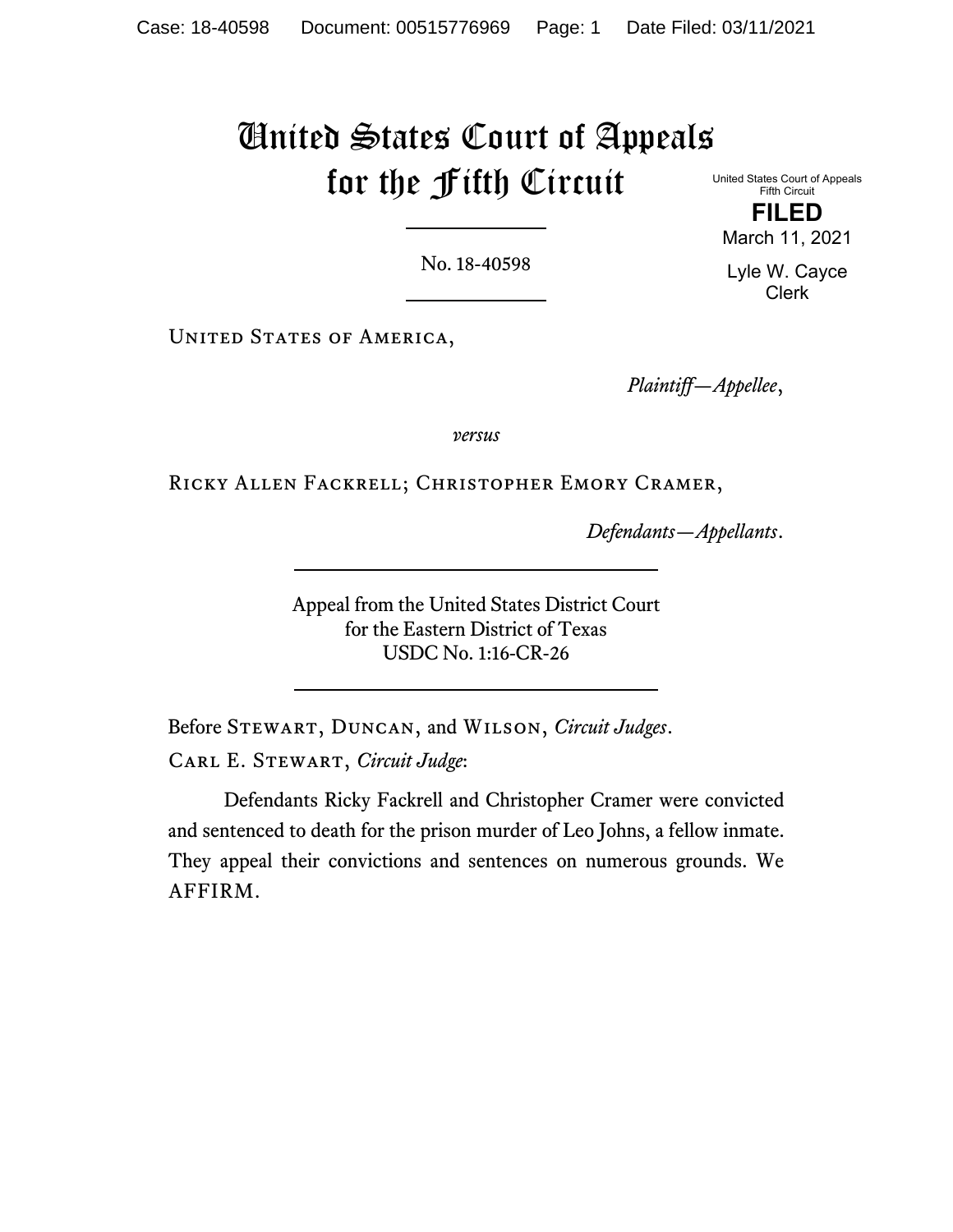## **I. FACTS AND PROCEDURAL HISTORY**

Ricky Allen Fackrell and Christopher Cramer were imprisoned at USP Beaumont. Both were convicted of the June 2014 prison murder of Leo Johns. Fackrell was a lieutenant in the Soldiers of Aryan Culture ("SAC"), a prison gang whose members abstained from drinking, drugs, and gambling. Members were recruited based on their beliefs in white supremacy and paganism. Cramer was a general in the SAC, and Johns was a member.

# *1. Fackrell*

Fackrell has several previous convictions, including convictions for aggravated assault, robbery, and possession of a prohibited object. His prison record denotes several instances of misconduct including fights and property damage. He was also charged with the murder of a second inmate three months after Johns's death.

As to Johns's murder, Fackrell argued that he and Cramer only agreed to assault Johns. Johns had been drinking and gambling in violation of SAC rules, and Cramer determined that he needed to be punished. Fackrell and Cramer took shanks into Johns's cell and stabbed him. Fackrell argues that he stabbed Johns but left the cell before he died and that Cramer "finished Johns off."

At trial, Fackrell's defense was that he neither intended to kill nor killed Johns. Instead, Fackrell argued that he was present while Cramer killed Johns, that Cramer ordered him to participate in the assault, and that they only planned to "touch up [Johns] a little bit." The jury rejected Fackrell's defense and found him guilty of first-degree murder.

During the penalty phase of trial, Fackrell's mitigating evidence centered on his childhood. His father was an alcoholic and his mother was often working to support the family. They frequently moved around, and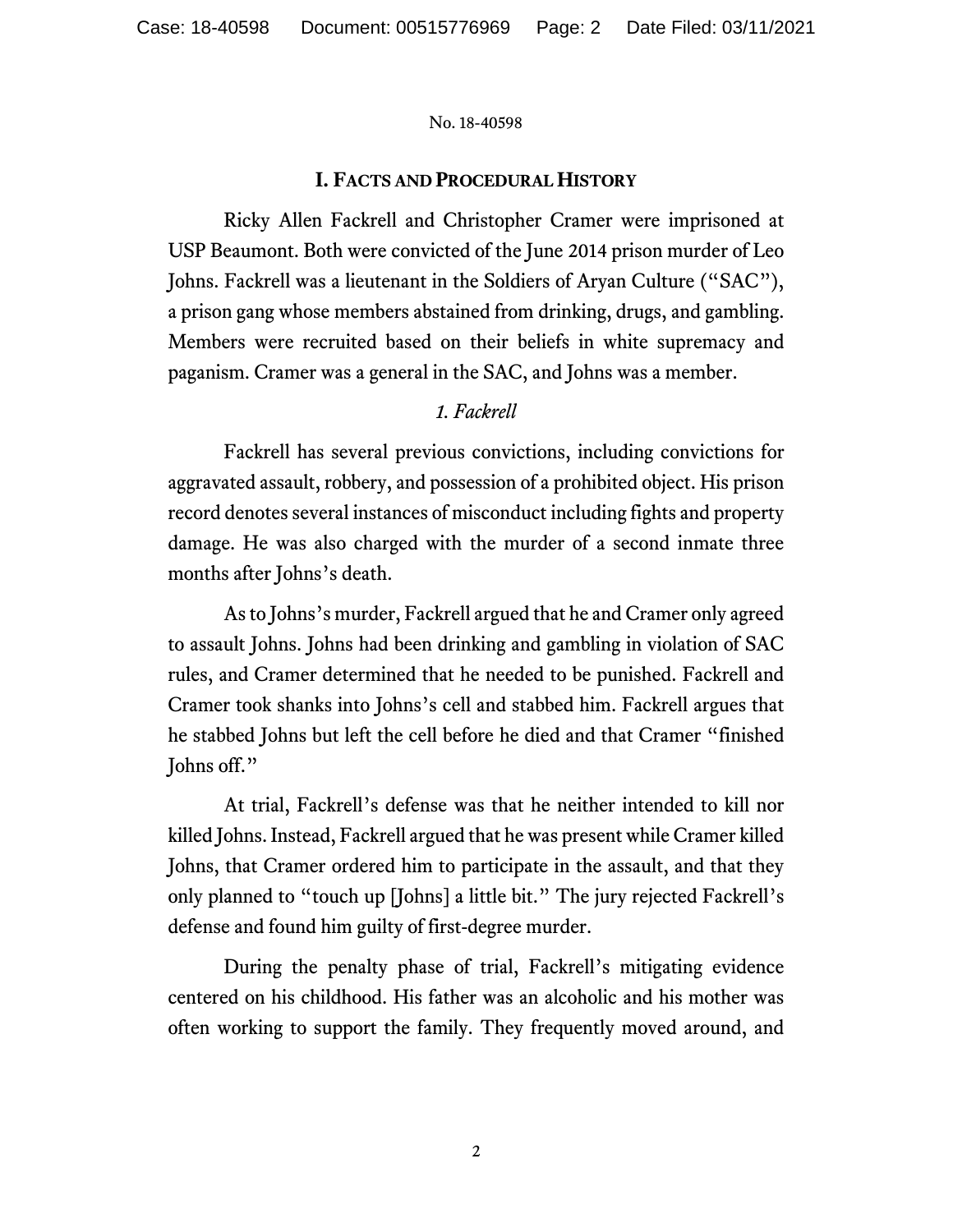Fackrell was bullied and abused by his father and brothers. He began drinking, using drugs, and committing crimes with his family when he was between 10 and 14 years old.

Fackrell's other mitigating evidence centered on his mental health diagnoses and ability to be reformed in structured environments like that of USP Florence-ADMAX ("ADX"), a maximum-security prison in Florence, Colorado. Fackrell was sent to ADX to await trial for Johns's murder.

Though individual jurors found that Fackrell had proven some mitigating factors, the jury sentenced him to death.

# *2. Cramer*

Christopher Cramer was Fackrell's co-defendant at trial and sentencing. He has prior convictions for bank robbery and use of a firearm in relation to a crime of violence. He also has committed several instances of prison misconduct including assaults on other inmates.

At trial, Cramer's defense to Johns's murder was that he only intended to assault Johns and did not intend to kill him. He argued that his previous visits to Johns's cell on the day of Johns's murder indicated that he lacked the intent to kill Johns. The jury rejected his argument and convicted him of first-degree murder.

At sentencing, Cramer's mitigating evidence focused on his dysfunctional childhood and his ability to be safely housed at ADX. Cramer had a difficult upbringing—his mother was a prostitute and a drug addict; his father was a pimp and a drug dealer. His family moved frequently and slept in cars and parks. Due to his parents' absence, Cramer had to care for his younger siblings. He stole food to feed them and "was his siblings' hero."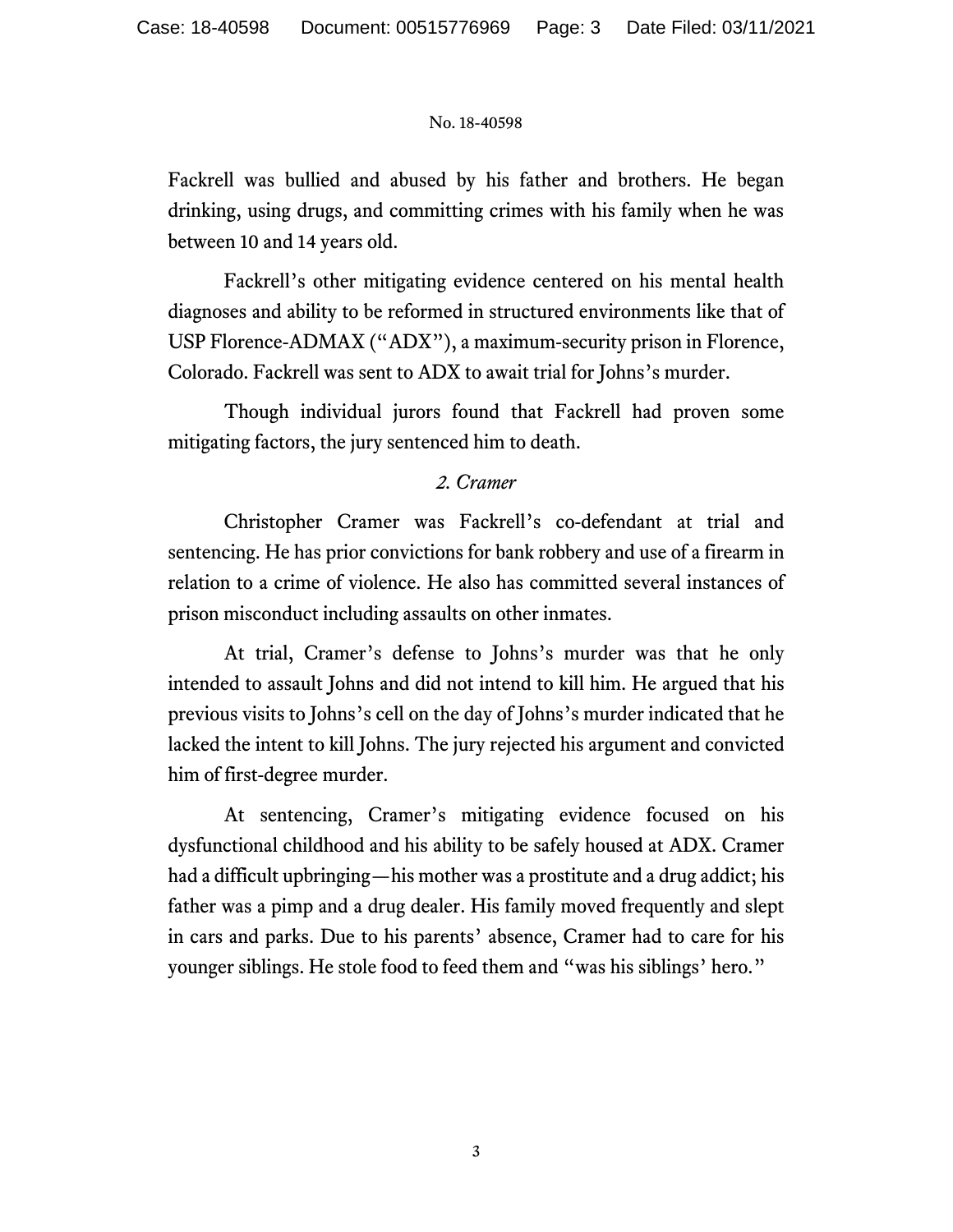His other mitigation evidence centered on ADX's ability to safely house him if he was sentenced to life. He argued that he was unlikely to ever leave a maximum-security prison given the severity of his crimes.

Both Defendants were convicted of first-degree murder and sentenced to death. They now appeal their convictions and sentences.

## **II. DISCUSSION**

Fackrell and Cramer argue that the Government and the district court committed numerous errors at trial and at sentencing. We review each alleged error in turn.

# *A. Severance*

Prior to trial, Fackrell and Cramer moved to sever. Fackrell requested separate trials, while Cramer requested separate trials, separate penaltyphase presentations, and separate penalty-phase juries. Both argue that the district court erred by denying their motions to sever. We disagree.

We review the denial of a motion for severance for abuse of discretion. *United States v. Rocha*, 916 F.2d 219, 227 (5th Cir. 1990).

"Under Rule 14, '[i]f the joinder of offenses or defendants in an indictment . . . appears to prejudice a defendant or the government, the court may order separate trials of counts, sever the defendants' trials, or provide any other relief that justice requires.'" *United States v. Snarr*, 704 F.3d 368, 396 (5th Cir. 2013) (alteration in original) (quoting FED. R. CRIM. P. 14).

Even if prejudice is shown, severance is not required. *Zafiro v. United States*, 506 U.S. 534, 538–39 (1993). The district court still has discretion to grant relief. *Id*. at 539. "Severance is proper 'only if there is a serious risk that a joint trial would compromise a specific trial right of one of the defendants or prevent the jury from making a reliable judgment about guilt or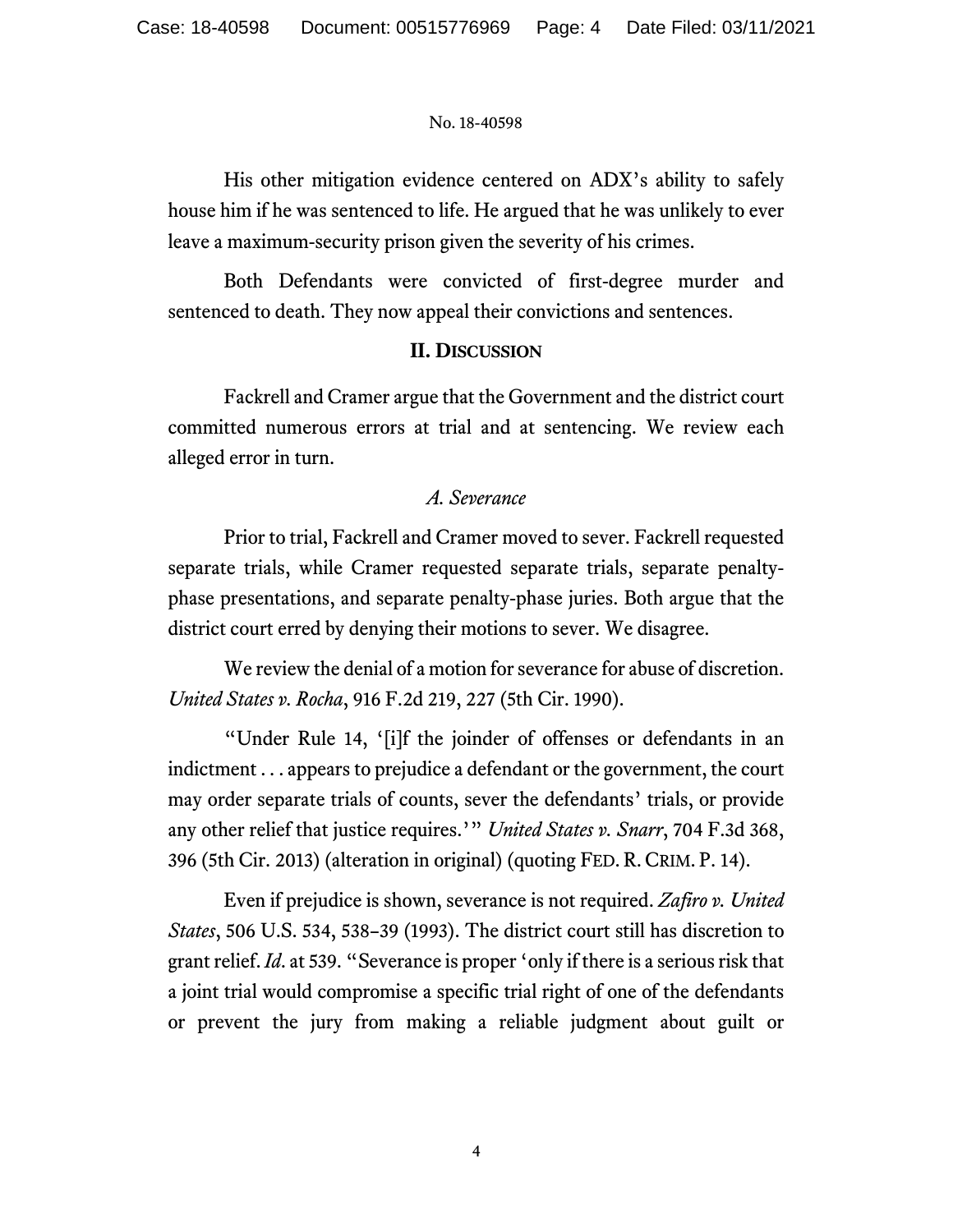innocence.'" *United States v. Mitchell*, 484 F.3d 762, 775 (5th Cir. 2007) (quoting *Zafiro*, 506 U.S. at 539).

## *1. Fackrell's severance arguments*

Fackrell argues that the joint trial prejudiced his rights at the guilt phase because the Government introduced Cramer's statements that implicate Fackrell in Johns's murder. Cramer told his cellmate that Fackrell volunteered to go to Johns's cell, that Fackrell jumped Johns from behind, and that he and Fackrell killed Johns. The Government introduced the statements under Federal Rule of Evidence 801(d)(2)(A), and Fackrell argues that the statements were prejudicial, lacked reliability, and would not have been introduced against him if he were tried separately.

He also argues that the joint trial prejudiced him during the penalty phase because it allowed Defendants to be conflated, their mitigation cases to be compared, and Cramer's personality disorder and prison assault history to be introduced.

Fackrell's arguments are unpersuasive. Cramer's statements are not so prejudicial as to be an abuse of the trial court's discretion in admitting them. His statements were not given in a custodial context, voiding any suspicion of unreliability present in other cases. *See United States v. Ebron*, 683 F.3d 105, 133 (5th Cir. 2012). Furthermore, Cramer's statements likely could have been introduced against Fackrell even in a separate trial as a statement against interest under Federal Rule of Evidence 804(b)(3).

Rule 14 does not mandate severance in any case, including capital trials. *See* FED. R. CRIM. P. 14. The introduction of Cramer's previous offenses, mental health history, and mitigation case was not so prejudicial as to curtail the district court's discretion to deny severance. Ample evidence of each defendant's criminal histories and prison misconduct is in the record, and mere surplusage of this evidence does not compel severance. *See United*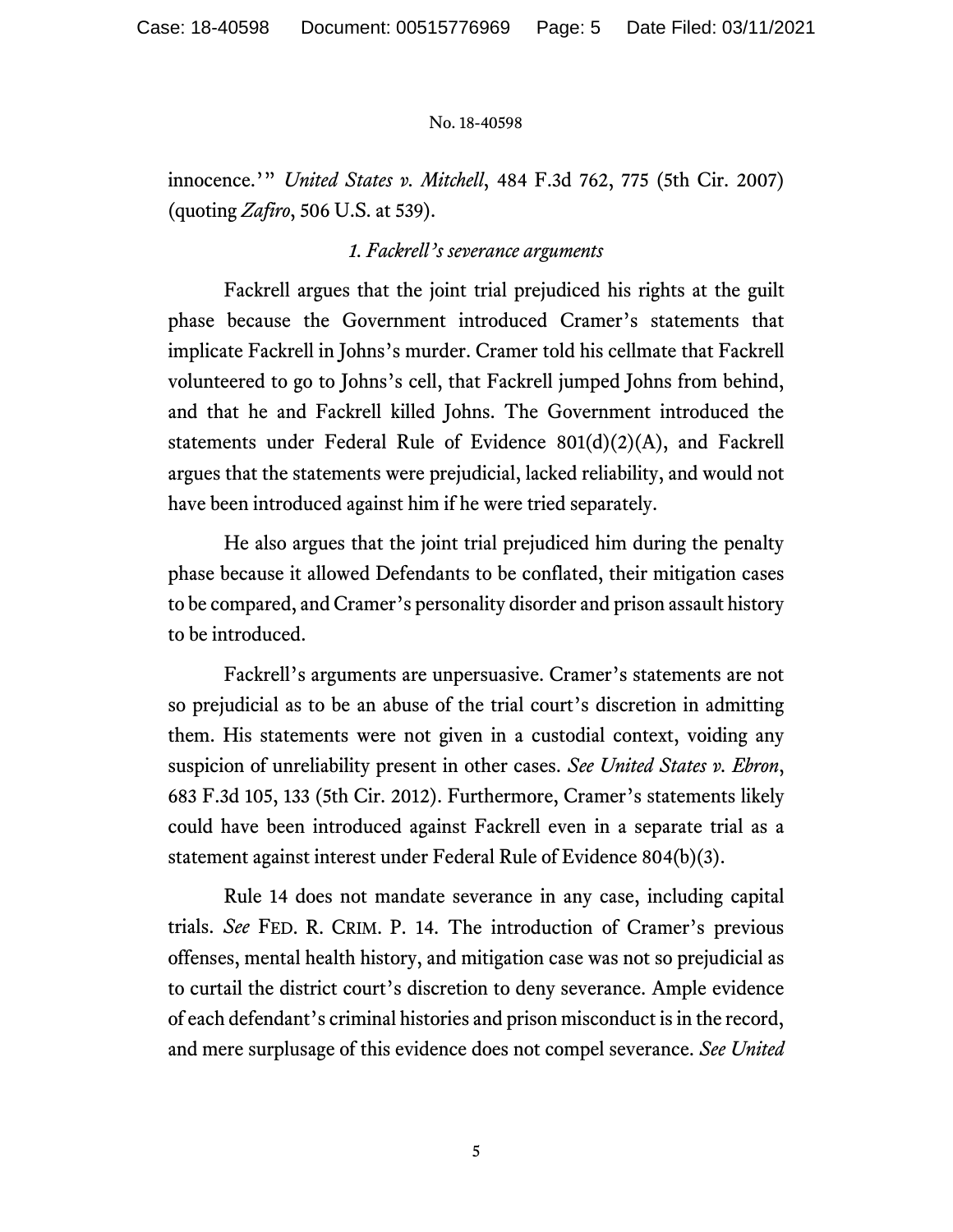*States v. Bieganowski*, 313 F.3d 264, 287 (5th Cir. 2002) ("A spillover effect, by itself, is an insufficient predicate for a motion to sever."). Nor did the joint trial deny Defendants the right to individualized sentencing under *Lockett v. Ohio*, 438 U.S. 586 (1978). Any conflating of the Defendants or the evidence against each of them was remedied by the district court's instructions, and we "must presume that the jury heard, understood, and followed the district court's instructions." *United States v. Bernard*, 299 F.3d 467, 476 (5th Cir. 2002).

# *2. Cramer's severance arguments*

Cramer's severance arguments mirror Fackrell's, mainly that he was prejudiced by evidence of Fackrell's prior convictions and prison misconduct. Those arguments fail under *Bieganowski* as well.

Notably, Cramer argues that he was prejudiced at sentencing when the Government introduced evidence of Fackrell's involvement in a second prison murder. After Fackrell was charged in Johns's murder, he was charged in the murder of another inmate, Ronald Griffith.<sup>[1](#page-5-0)</sup> The jury heard that only three months after Johns's murder, Fackrell brutally stomped on Griffith's head and said that he "didn't really care that he stomped [Griffith] out."

While evidence of Fackrell's role in the Griffith murder was more shocking than evidence of other crimes and prison incidents, we cannot conclude that this evidence compels severance. The jury's similar findings on the Defendants' mitigating factors reflect the similarity between the Defendants' mitigating cases rather than any confusion by the jury. Nothing suggests that the jury failed to follow the district court's instructions and

<span id="page-5-0"></span><sup>1</sup> Griffith's murder will be further discussed *infra* Section G.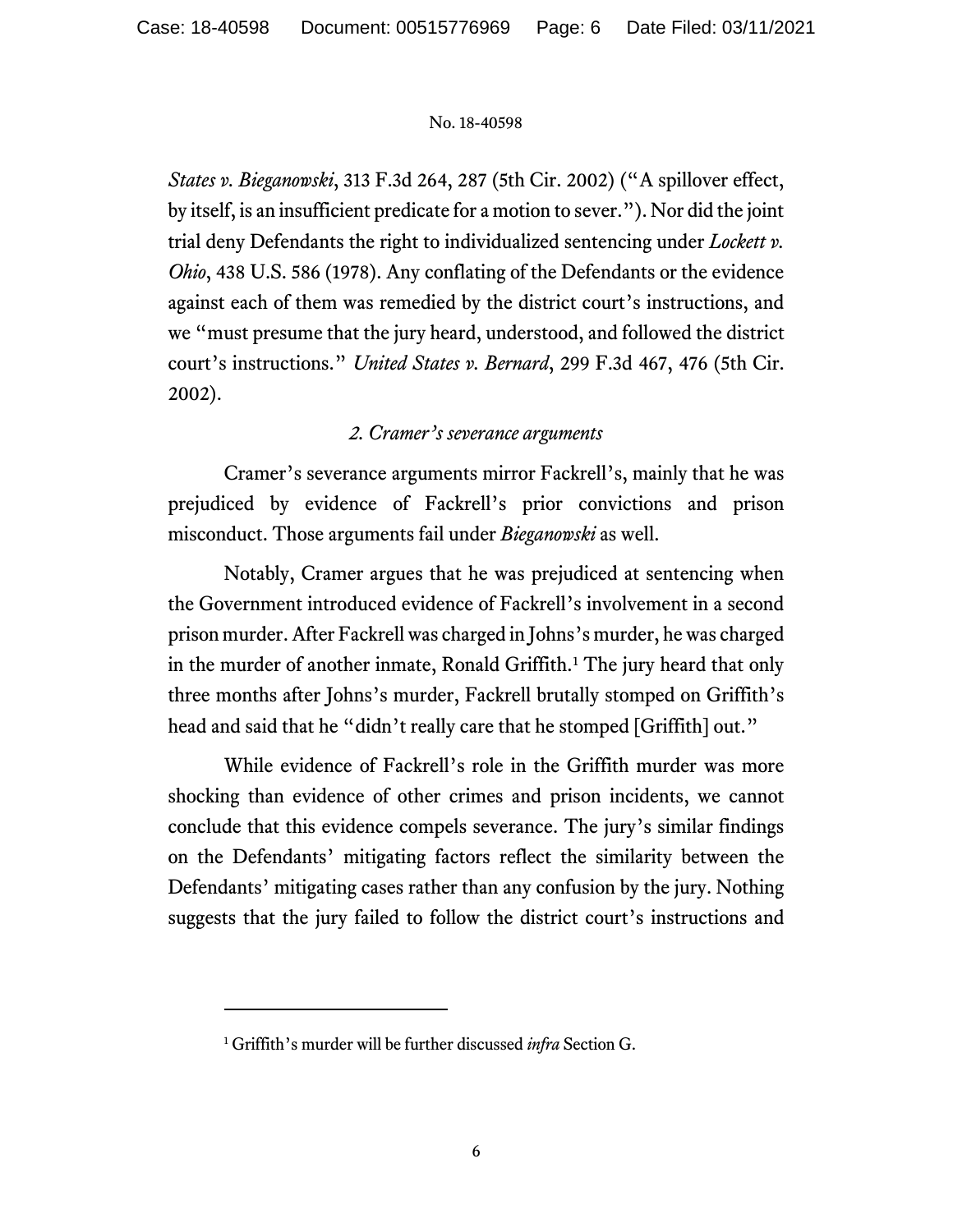impermissibly considered the Griffith murder when evaluating Cramer's case for life.

We find no error in the district court's denial of Defendants' motions to sever and thus affirm.

# *B. Mental States under 18 U.S.C. § 3591(a)(2)*

After a defendant is convicted of a capital offense, the jury must determine whether the defendant had a requisite mental state under 18 U.S.C. § 3591(a)(2) before sentencing him to death. Fackrell and Cramer argue for the first time that the Government failed to prove that they had one of the requisite mental states when they killed Johns. We disagree.

Since Defendants failed to raise this issue at trial, review is for plain error. *United States v. Avants,* 367 F.3d 433, 443 (5th Cir. 2004). To establish plain error, Fackrell must prove that "(1) there was error, (2) the error was plain, (3) the error affected his 'substantial rights,' and (4) the error seriously affected 'the fairness, integrity or public reputation of judicial proceedings.'" *United States v. Jones*, 489 F.3d 679, 681 (5th Cir. 2007) (quoting *United States v. Olano*, 507 U.S. 725, 732−734 (1993)).

18 U.S.C.  $\S$  3591(a)(2)(A)–(D) lists four mental states. The Government must prove at least one mental state in  $\S$  3591(a)(2) beyond a reasonable doubt. It must prove that Defendants:

(A) intentionally killed the victim;

(B) intentionally inflicted serious bodily injury that resulted in the death of the victim;

(C) intentionally participated in an act, contemplating that the life of a person would be taken or intending that lethal force would be used in connection with a person, other than one of the participants in the offense, and the victim died as a direct result of the act; or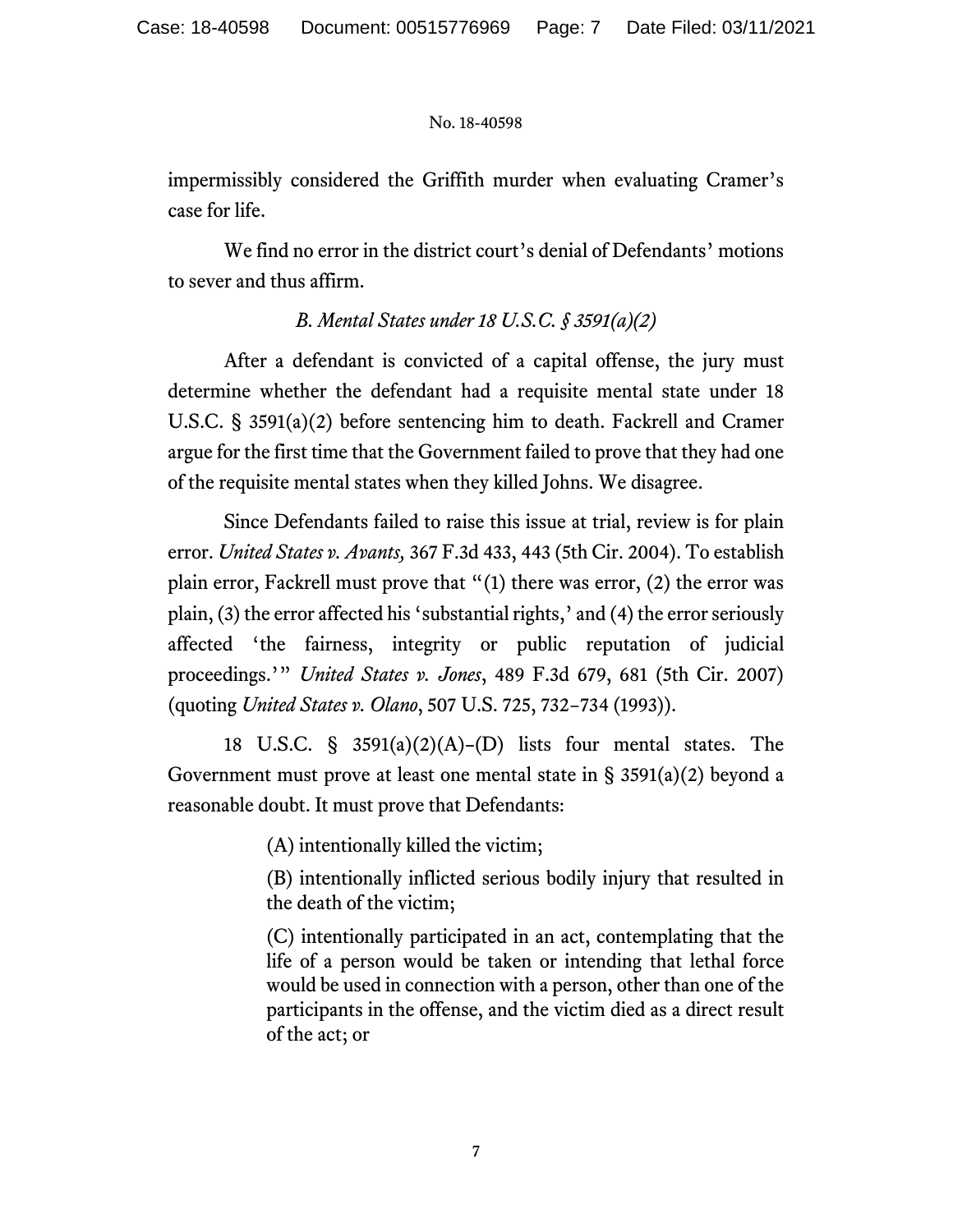(D) intentionally and specifically engaged in an act of violence, knowing that the act created a grave risk of death to a person, other than one of the participants in the offense, such that participation in the act constituted a reckless disregard for human life and the victim died as a direct result of the act.

# 18 U.S.C. § 3591(a)(2)(A)–(D).

Fackrell argues that the Government did not prove that he had a requisite mental state when he participated in Johns's murder. He argues that the jury could not have concluded that he had one of the requisite mental states in § 3591(a)(2)(B)– (D) because they all require actions that *result* in the death of the victim. Because the coroner did not determine which blow was fatal, Fackrell argues that the jury could not have determined that he was the but-for cause of Johns's death. In his view, the jury convicted him of firstdegree murder because he aided and abetted in Johns's murder, and this level of culpability does not demonstrate that he had a requisite mental state.

This argument fails because aiding and abetting liability does satisfy the requisite mental states in § 3591(a)(2)(C) and (D). *See United States v. Williams*, 610 F.3d 271, 287 (5th Cir. 2010); *United States v. Paul*, 217 F.3d 989, 998 (8th Cir. 2000) . Even if the jury convicted Fackrell on the basis of aiding and abetting in Johns's murder, that finding is a sufficient basis for concluding that he had the requisite mental states under  $\S$  3591(a)(2)(C) and (D). We thus cannot conclude that there was error, let alone plain error. We affirm.

## *C. Prosecutorial Misconduct in Statements*

Fackrell and Cramer challenge several statements made by the Government at trial. They jointly challenge the Government's statements about (1) future dangerousness and the jury's responsibility for Defendants' death sentences and (2) mitigation evidence, arguing that the statements violated their Fifth and Eighth Amendment rights. Fackrell also challenges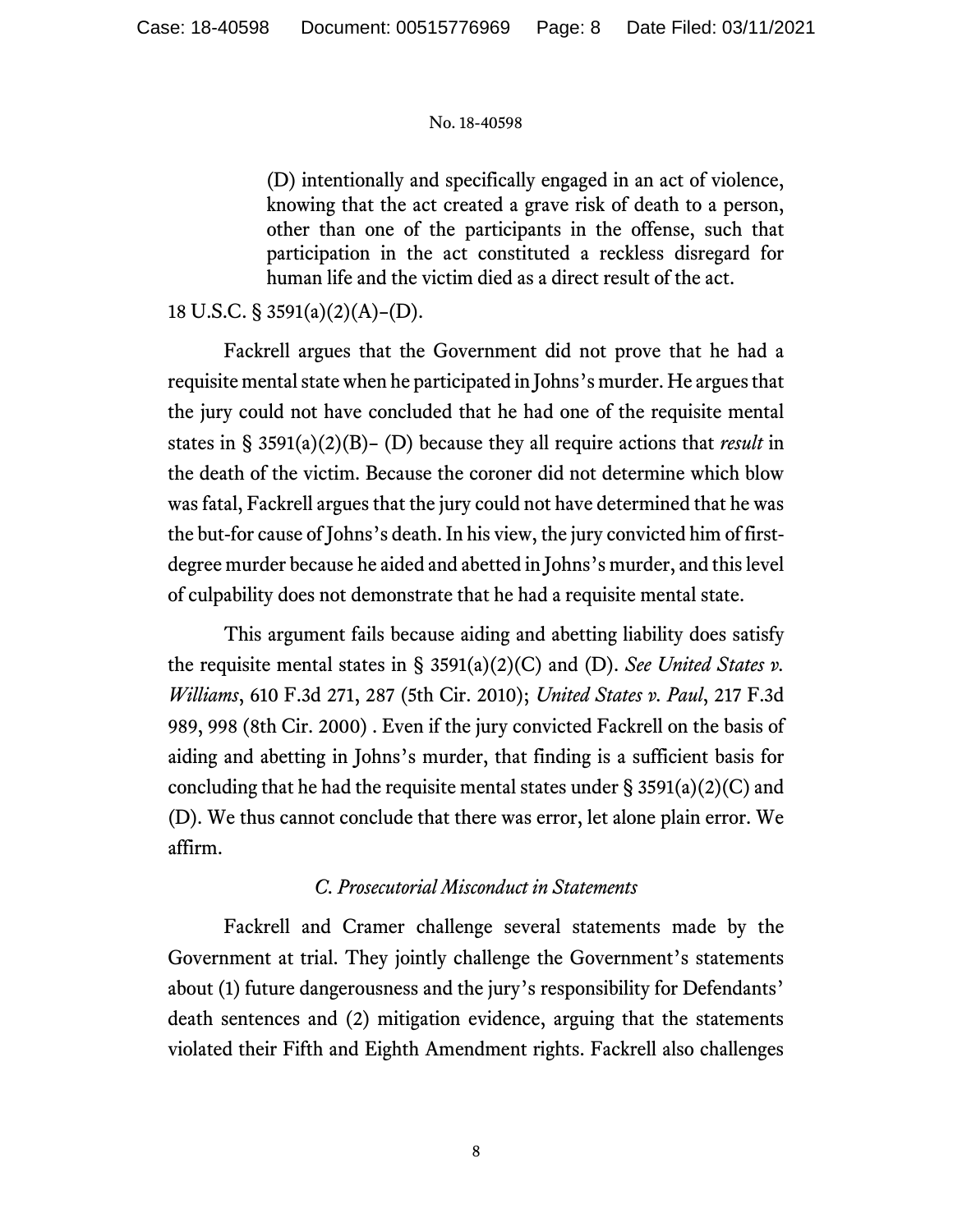the Government's statements about getting justice for the victim and the lack of evidence of his intent to kill Johns.

# *1. Joint Challenge of Statements on Future Danger and Jury Role in Sentencing*

Defendants jointly challenge the Government's statements on future dangerousness and the jury's responsibility for their death sentences. They argue that the Government committed misconduct by eliciting testimony from witnesses about their ability to be released from maximum-security prison and then arguing that Defendants were likely to pose future danger. They also argue that the Government erred by implying that an appellate court would review a sentence of death. We disagree.

# a. Future Danger

During the penalty-phase of trial, both the Government and Defendants called experts on future dangerousness. Defendants called Dr. Gravette, and the Government called Dr. Berkebile. Both testified about several maximum-security inmates with no relation to this case, including David Hammer. Hammer was originally sentenced to death, a court vacated his death sentence, and he was sentenced to life in a maximum-security prison. Hammer then killed another inmate.

The Government's future dangerousness argument used the experts' testimony about Hammer and other inmates to suggest that even maximumsecurity prisons could not contain some inmates. The Government further suggested that Defendants could one day be released from maximumsecurity prison and pose further danger in a less secure prison environment.

Though the record is not clear as to whether Defendants objected to the statements, Defendants' arguments fail even when reviewed for abuse of discretion. *See Snarr*, 704 F.3d at 399.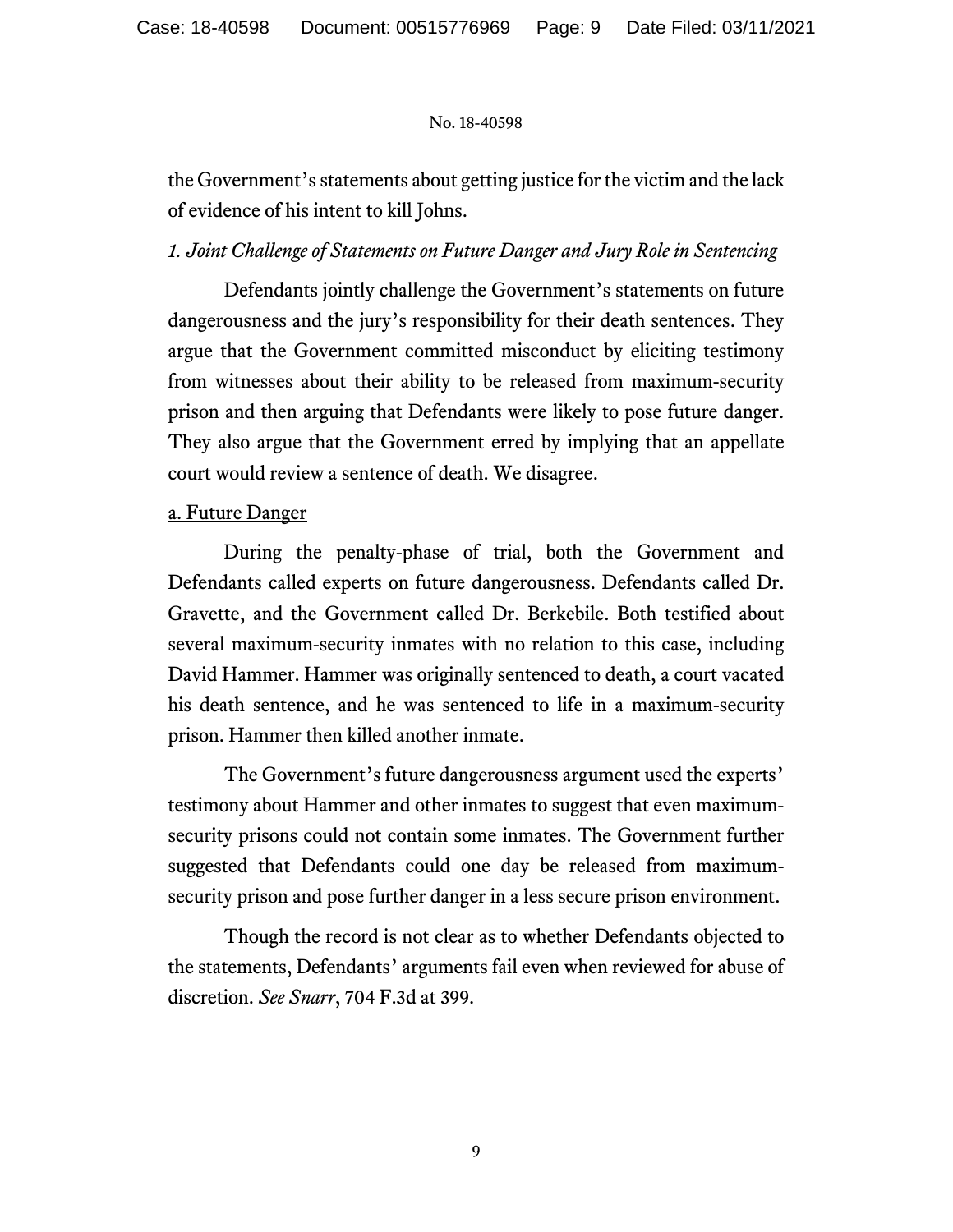The Federal Death Penalty Act permits the introduction of aggravating and mitigating evidence unless "its probative value is outweighed by the danger of creating unfair prejudice." 18 U.S.C. § 3593(c). Our court has made clear just how broad that evidentiary standard is, concluding that "[w]here the alternative to the death penalty is life imprisonment, the government 'is free to argue that the defendant will pose a danger to others in prison and that executing him is the only means of eliminating the threat to the safety of other inmates or prison staff.'" *Snarr,*  704 F.3d at 394 (quoting *Simmons v. S. Carolina*, 512 U.S. 154, 165 n.5 (1994)). Defendants' arguments therefore fail.

# b. Jury Responsibility

Defendants also argue that the testimony about Hammer's death sentence later being vacated allowed the jury to think it was not ultimately responsible for their death sentences.

Defendants failed to object to the testimony at trial, so review is for plain error. *See Avants*, 367 F.3d at 443.

The Government asked Dr. Gravette about David Hammer, and the testimony was as follows:

Question from the Government: "And [Hammer] was originally given a death sentence, but for some legal reasons that sentence was later overturned. Am I right so far?"

Answer from Dr. Gravette: "Yes ma'am."

This testimony came up again when the Government examined Dr. Berkebile and said Hammer "had received a death sentence [and] it was converted to life . . . ." Defendants argue that this testimony violated the Eighth Amendment by permitting the jury "to believe that the responsibility for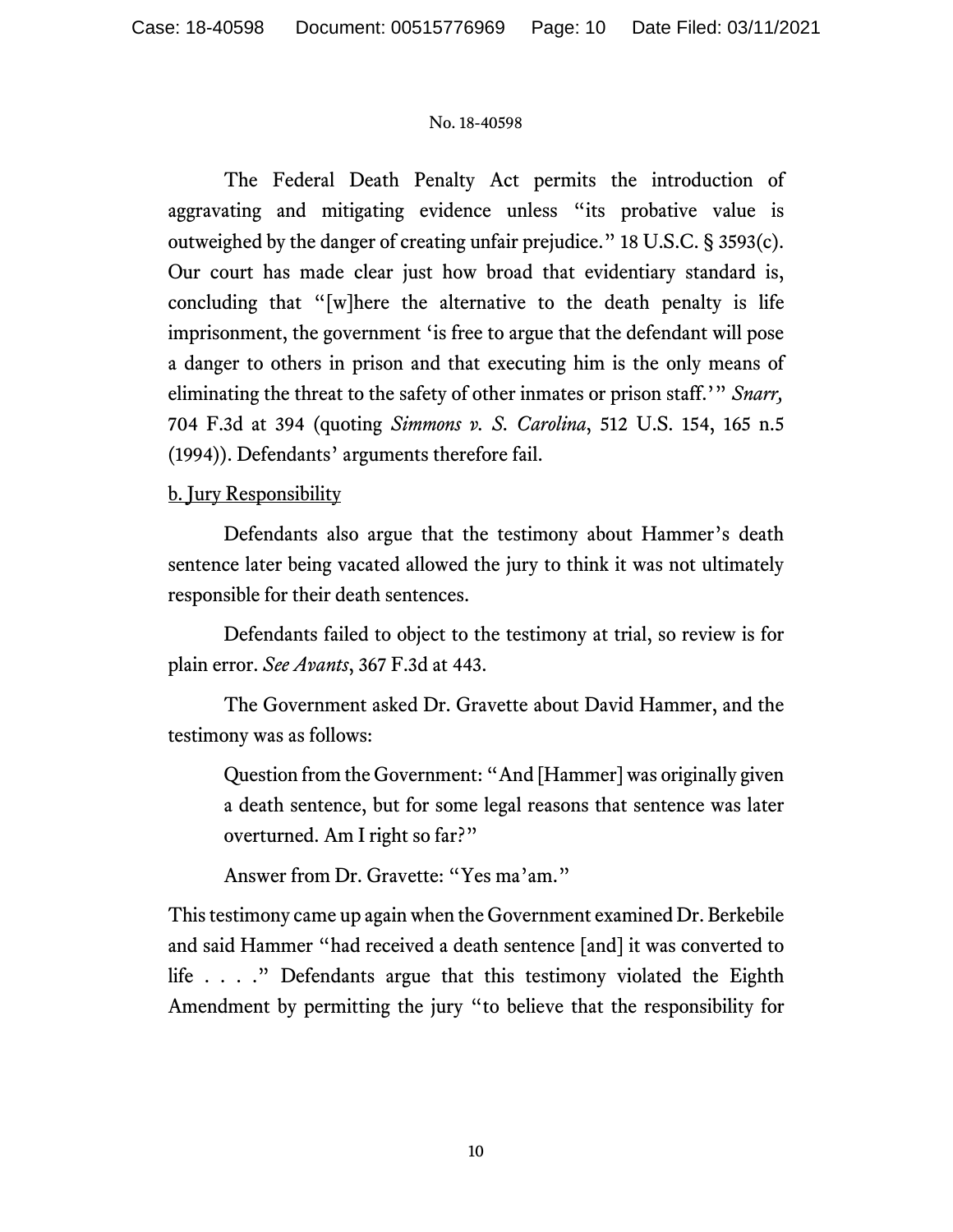determining the appropriateness of the defendant's death rests elsewhere." *Caldwell v. Mississippi,* 472 U.S. 320, 329 (1985).

This argument is incorrect because this case is distinguishable from *Caldwell.* In *Caldwell*, the Supreme Court vacated a death sentence after the prosecutor told the jury that their decision was not the final decision and that it would be reviewed by the Supreme Court. *Id*. at 325−26 (1985). Here, the Government's statements are substantially different from those requiring reversal in *Caldwell*. The Government's statements were not in error, let alone plain error. We affirm.

*2. Joint Challenge to Mitigation Statements*

Defendants challenge the Government's statements that referred to mitigating evidence as evidence mitigating against the crime committed, rather than as evidence mitigating against the imposition of the death penalty. After Defendants presented mitigating evidence related to their childhood traumas, the Government responded with,

"Well, you may very well find that that's a true statement, that you find that the defense has proven that by a preponderance of the evidence. But does that mean that it mitigates against a sentence of death? Does that mean the fact that if things were different, then he wouldn't have committed the crime or he wouldn't have been in prison?"

Defendants did not object to this statement. The Government later asked whether evidence about Fackrell's father's drinking mitigated Johns's murder. Defendants objected to that statement, but their objections were overruled.

We review Defendants' evidentiary challenges for abuse of discretion. *See Ebron*, 683 F.3d at 133.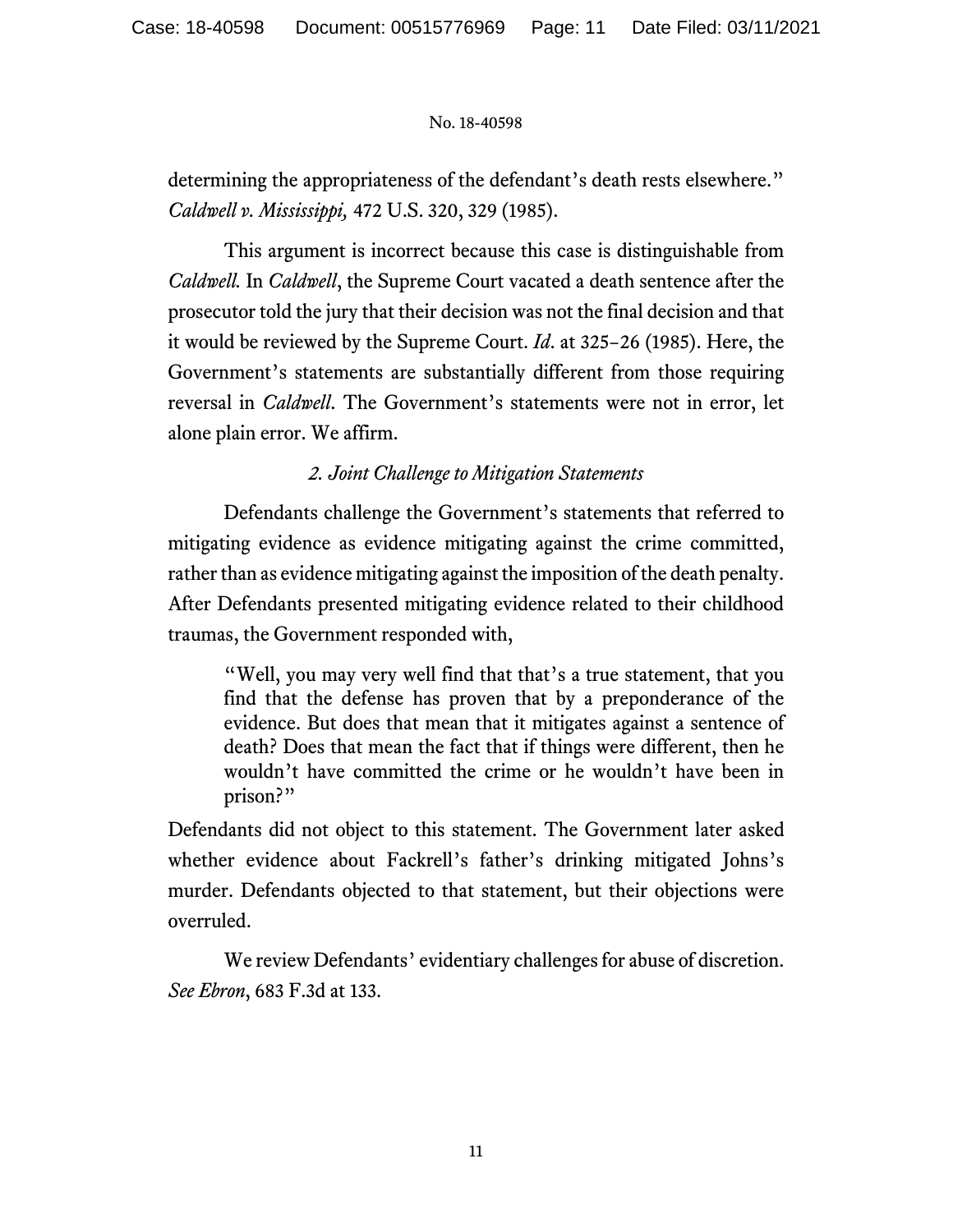Though Defendants challenge the Government's statements linking mitigating evidence to evidence that makes the crime less severe, the statements do not warrant reversal. In *Boyde v. California*, the Supreme Court did not reverse on similar language—that the mitigating evidence did not make the defendant's crime any "less serious." 494 U.S. 370, 385–86 (1990). We find no error in the district court's denial of Defendants' motion.

Furthermore, any potential error is rendered harmless by both the Government and district court's curative measures. Though the Government made the mitigation statements described above, it also said that mitigation evidence "[is] not something that excuses or justifies the crime; but it does have to be something that mitigates the death penalty." Likewise, the district court's instructions included a similar definition of mitigating evidence that tracks our precedent. The Government has sufficiently demonstrated that any error is harmless beyond a reasonable doubt. *See* 18 U.S.C. § 3595(c)(2).

# *3. Fackrell's Challenge to Statements about Justice and Intent to Kill*

Fackrell next points to the Government's statements urging the jury to convict him of first-degree murder to avoid "less justice," "half justice," or "no justice" for Johns. He then points to the Government's statement that "[t]here is really not any evidence to suggest that Fackrell didn't intend to kill Leo Johns."

Since Fackrell did not object to these statements, we review only for plain error. *See Avants,* 367 F.3d at 443.

To establish plain error, Fackrell must prove that "(1) there was error, (2) the error was plain, (3) the error affected his 'substantial rights,' and (4) the error seriously affected 'the fairness, integrity or public reputation of judicial proceedings.'" *Jones*, 489 F.3d at 681 (quoting *Olano*, 507 U.S. at 734).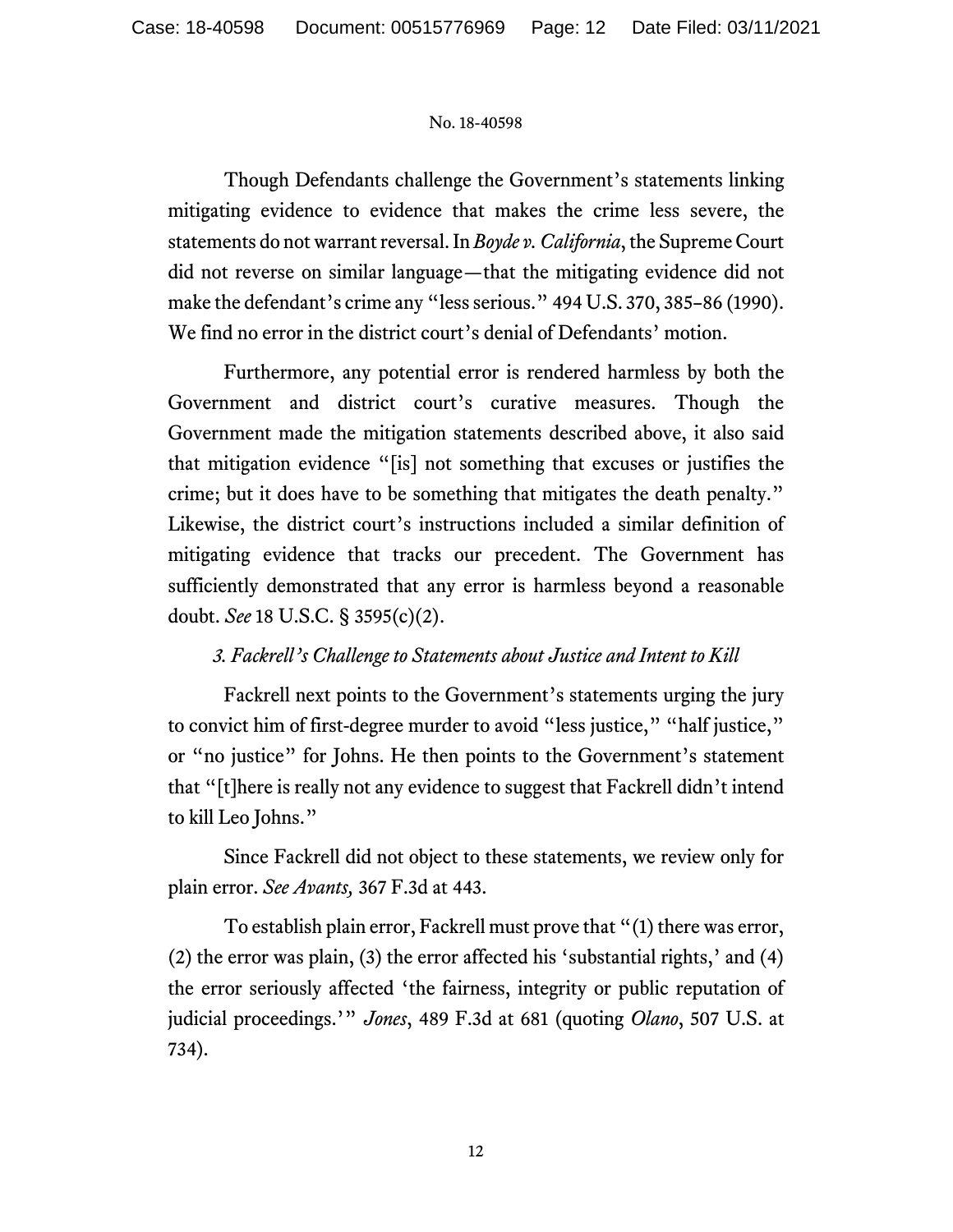Fackrell's argument that the statements were in plain error is unconvincing. Even assuming that the statements were error, we cannot conclude that the error was plain or affected his substantial rights. *See United States v. Rosenberger*, 502 F. App'x 389, 394−95 (5th Cir. 2012) ("[T]he references to . . . achieving justice for Rosenberger's victims fall well short of any realistic likelihood of prejudice.").

Fackrell also fails to demonstrate plain error in the Government's statements that there was no evidence that he did not intend to kill Johns. Though the Government's statement "could have been more artfully put," it is best understood as a summary of Fackrell's rebuttal evidence and therefore not in error. Moreover, any error stemming from these statements would not impact Fackrell's substantial rights. *See id*. at 395. Fackrell's argument fails, and we affirm the district court.

# *D. Testimony of Two Bureau of Prisons Psychologists*

Fackrell next argues that the rebuttal testimony of two Bureau of Prisons ("BOP") psychologists violated his rights.

He offered various forms of mitigating evidence related to his mental health. He presented the records of Dr. Clemmer,<sup>[2](#page-12-0)</sup> a BOP psychologist from ADX who treated Fackrell after Johns's murder (but before trial). Dr. Clemmer's notes describe Fackrell's history of depression while at USP Beaumont and note that USP Beaumont staff failed to respond to Fackrell's requests for psychological help in February 2009, December 2014, and January 2015.

<span id="page-12-0"></span><sup>2</sup> Though Fackrell initially designated Dr. Clemmer as a testifying witness, he chose not to call her to testify. The Government initially objected to Fackrell's motion to enter her records as evidence, but the Government ultimately withdrew its objection.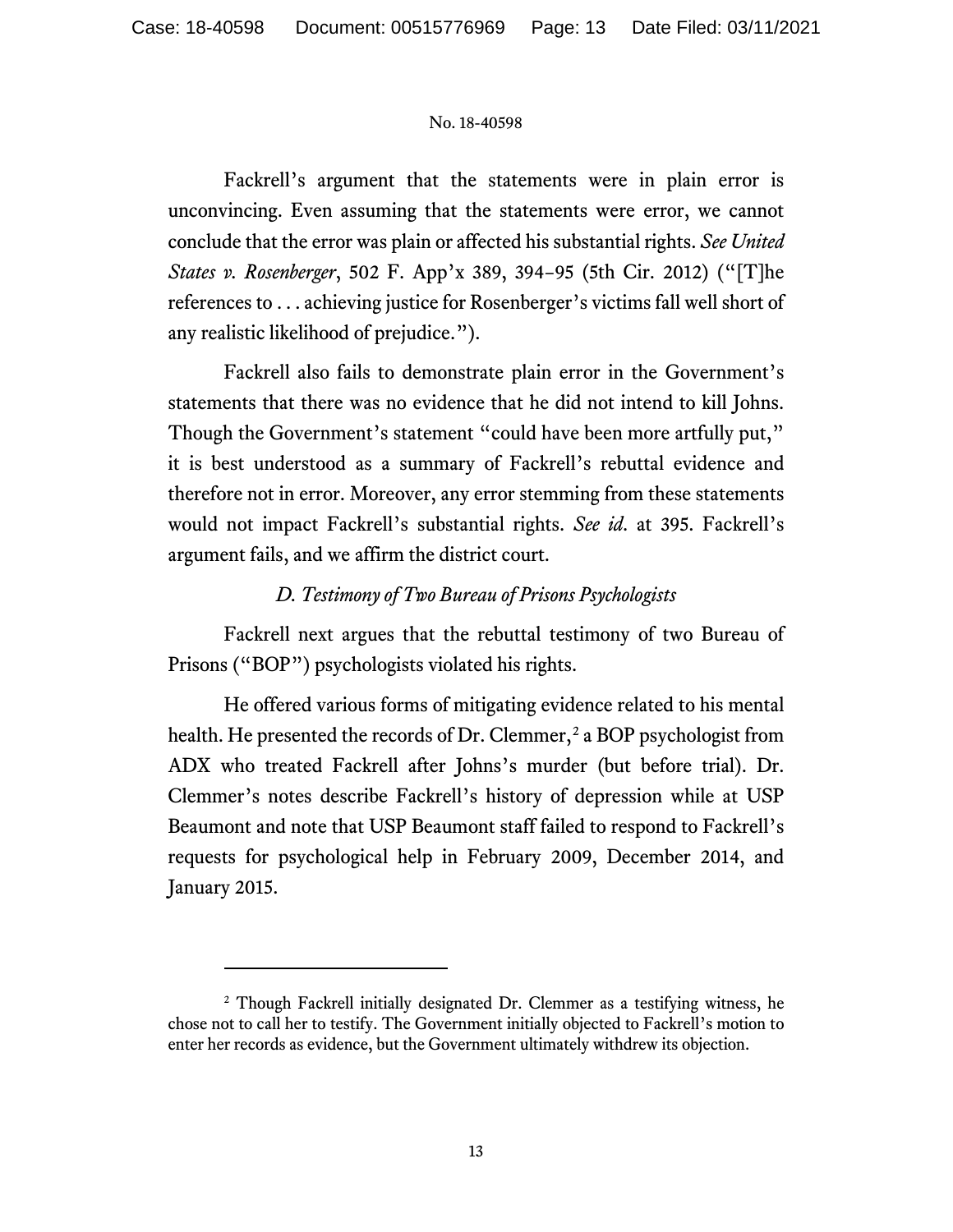Fackrell offered testimony and evidence from psychologist Matthew Mendel. Mendel testified that Fackrell's juvenile records showed that he attempted suicide and had a provisional diagnosis of major depressive disorder that went untreated. He also testified that Dr. Clemmer's notes indicated that her treatment was helping Fackrell and causing "profound changes" in his behavior.

Fackrell also offered testimony from Robert Johnson, who holds a doctoral degree in criminal justice. Robert Johnson testified that Fackrell was suicidal when he arrived at ADX but had received help from the ADX staff. He also testified that Fackrell told him that he hoped to get treatment for his mental health issues and move forward with his life.

To rebut Fackrell's mitigation evidence, the Government called Dr. Shara Johnson and Dr. Brown, two BOP psychologists who treated Fackrell while he was at USP-Beaumont. Fackrell argues that their testimony violated his Fifth Amendment right against self-incrimination, his Sixth Amendment right to counsel, and the psychotherapist-patient privilege.

# *1. Right Against Self-Incrimination*

Fackrell first challenges the testimony of the BOP psychologists as violative of his Fifth Amendment protection against self-incrimination. We disagree.

Fackrell did not object to the testimony of Drs. Shara Johnson and Brown on the basis that they violated his Fifth Amendment right against selfincrimination. In fact, counsel expressly stated that "we're not objecting to the government calling a rebuttal witness to say they disagree with the diagnosis of whatever it is they are going to say." Though counsel objected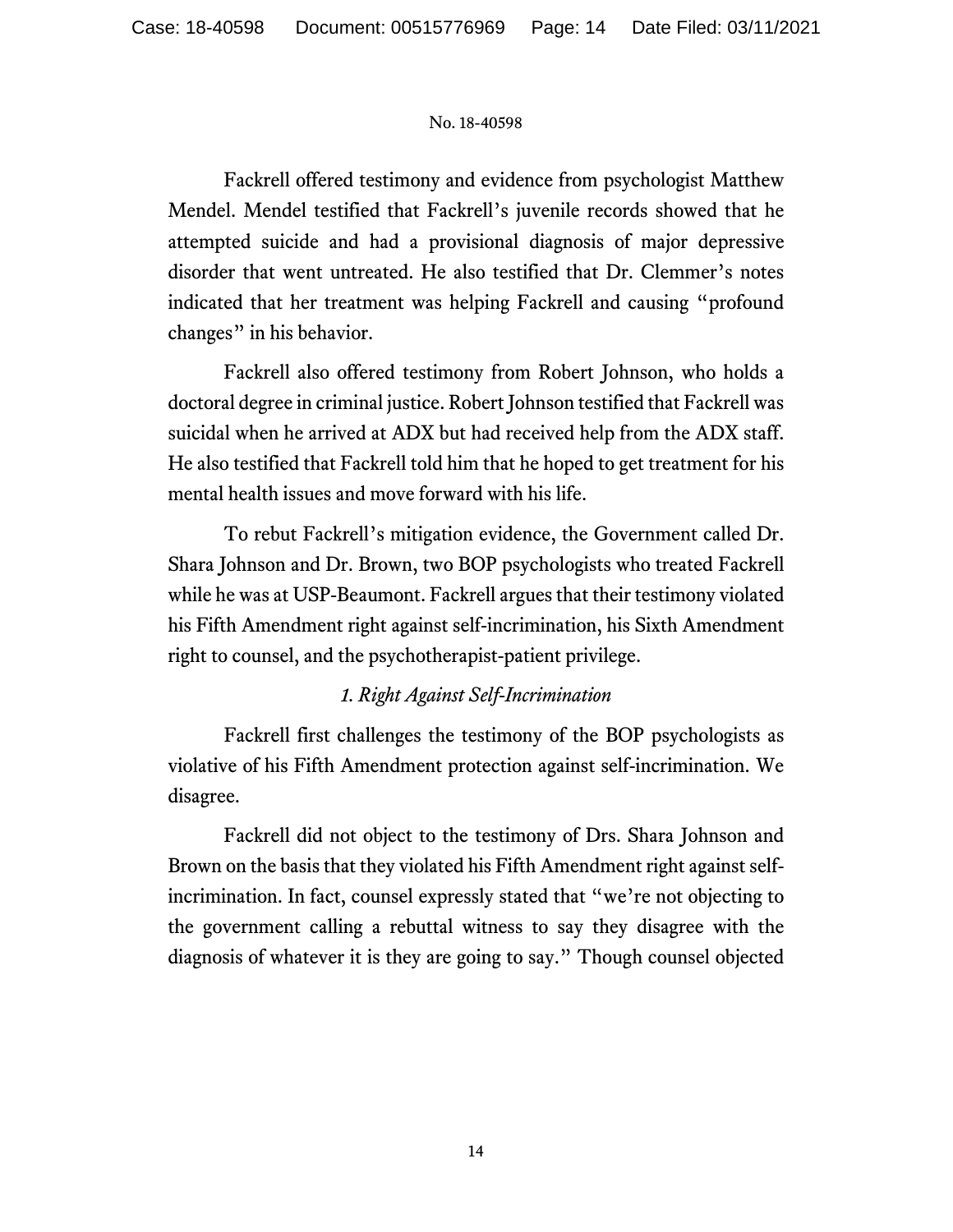to the admission of Dr. Brown's notes<sup>[3](#page-14-0)</sup> under the Sixth, Eighth, and Fourteenth Amendments, those objections do not preserve any error based on the Fifth Amendment right against self-incrimination. *See* FED. R. EVID.  $103(a)(1)(B)$  ("A party may claim error in a ruling to admit or exclude evidence only if the error affects a substantial right of the party, and if the ruling admits evidence . . . [the party must] timely object or move to strike; and state the specific ground . . . *.*"); *see also United States v. Seale*, 600 F.3d 473, 485−87 (5th Cir. 2010). Nor can we say that the unoffered objection was apparent from the context. *See id.*

Because no objection was made on this ground, review is for plain error. *Avants,* 367 F.3d at 443.

Dr. Shara Johnson treated Fackrell between January 2015 and August 2016, and she testified that he had "no significant mental health disorders." She also testified about his diagnosis of antisocial personality disorder and his corresponding "pervasive disregard for the rights of others, irritability, aggressiveness, lack of remorse, and impulsivity."

Dr. Brown treated Fackrell beginning in January 2016, and she testified that when she met Fackrell he had "no mental health history whatsoever." She also testified that Fackrell said "[his] childhood had nothing to do with Johns's murder" and that his previous prison conduct "was funny."

More than merely undermining his case for life, Fackrell argues that the use of his statements to the BOP psychologists violated his Fifth Amendment right against self-incrimination because he was not warned that his statements to the psychologists could be used against him at trial. *See* 

<span id="page-14-0"></span><sup>&</sup>lt;sup>3</sup> Counsel specifically objected to Dr. Brown's documentation of her encounters with Fackrell while he was housed at USP-Beaumont for Johns's murder trial.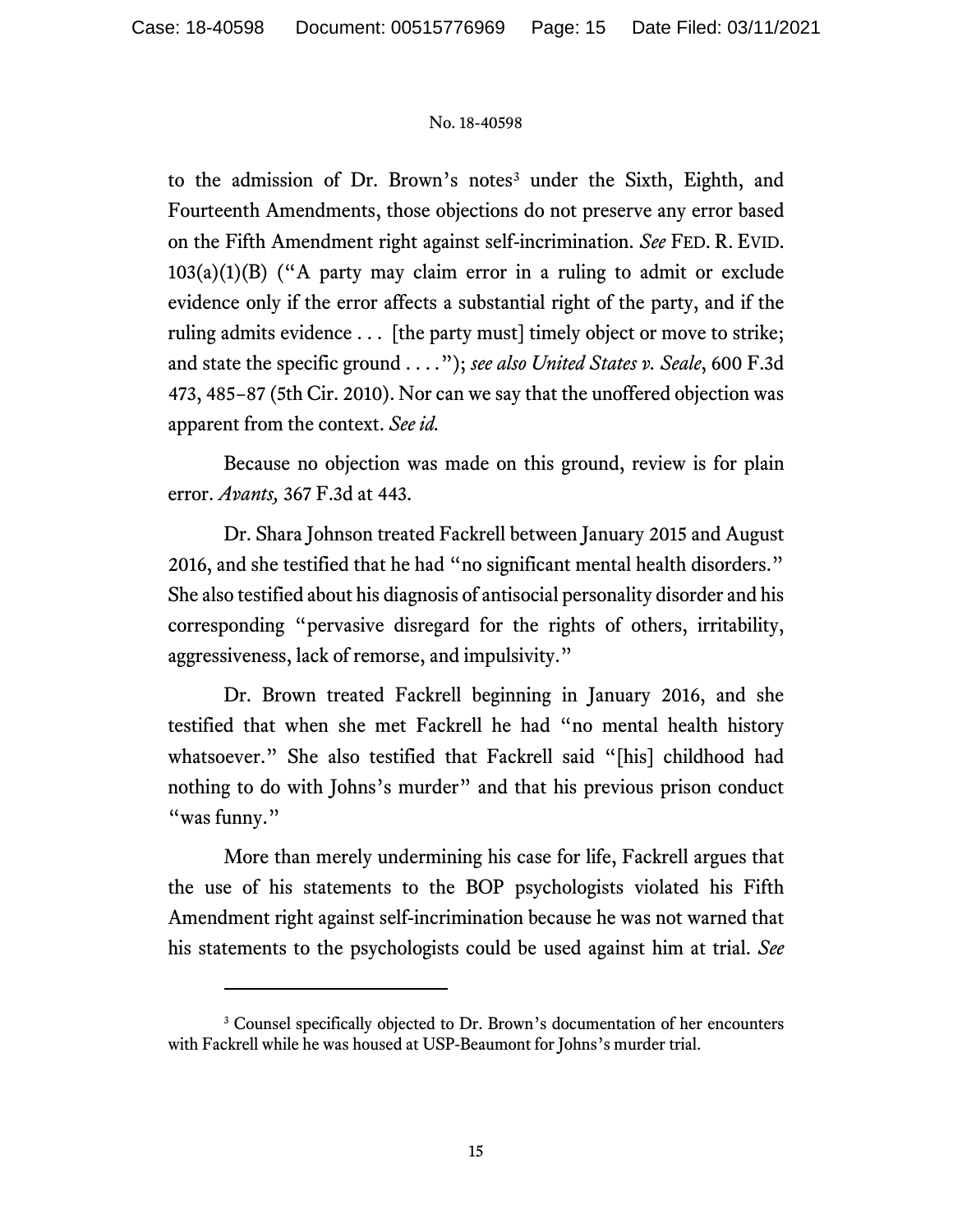*Estelle v. Smith*, 451 U.S. 454, 468 (1981) ("Because respondent did not voluntarily consent to the pretrial psychiatric examination after being informed of his right to remain silent and the possible use of his statements, the State could not rely on what he said to Dr. Grigson to establish his future dangerousness."). Since he did not receive *Miranda[4](#page-15-0)* warnings before he spoke to the doctors during his treatment, he concludes that the use of those statements violated his rights under the Fifth Amendment.

We disagree with Fackrell's argument that the Government violated his Fifth Amendment right by calling the BOP psychologists as rebuttal witnesses. Under *United States v. Hall*, the Government may use its own expert witnesses to rebut a defendant's experts when the defendant places his mental health at issue. 152 F.3d 381, 398 (5th Cir. 1988), *abrogated on other grounds by United States v. Martinez–Salazar*, 528 U.S. 304 (2000). "This rule rests upon the premise that '[i]t is unfair and improper to allow a defendant to introduce favorable psychological testimony and then prevent the prosecution from resorting to the most effective and in most instances the only means of rebuttal: other psychological testimony.'" *Id*. (alteration in original) (quoting *Schneider v. Lynaugh*, 835 F.2d 570, 575 (5th Cir. 1988)).

This case is distinguishable from *Smith* because Fackrell put his mental health at issue by introducing evidence and testimony from Clemmer, Mendel, and Robert Johnson. *See Smith*, 451 U.S. at 472 ("[A] different situation arises where a defendant intends to introduce psychiatric evidence at the penalty phase."). Their testimony described his past and current struggles with depression, suicide, and other untreated diagnoses. Fackrell offered the evidence as mitigating evidence, and the Government was entitled to rebut that evidence using its own witnesses.

<span id="page-15-0"></span><sup>4</sup> 384 U.S. 436 (1966).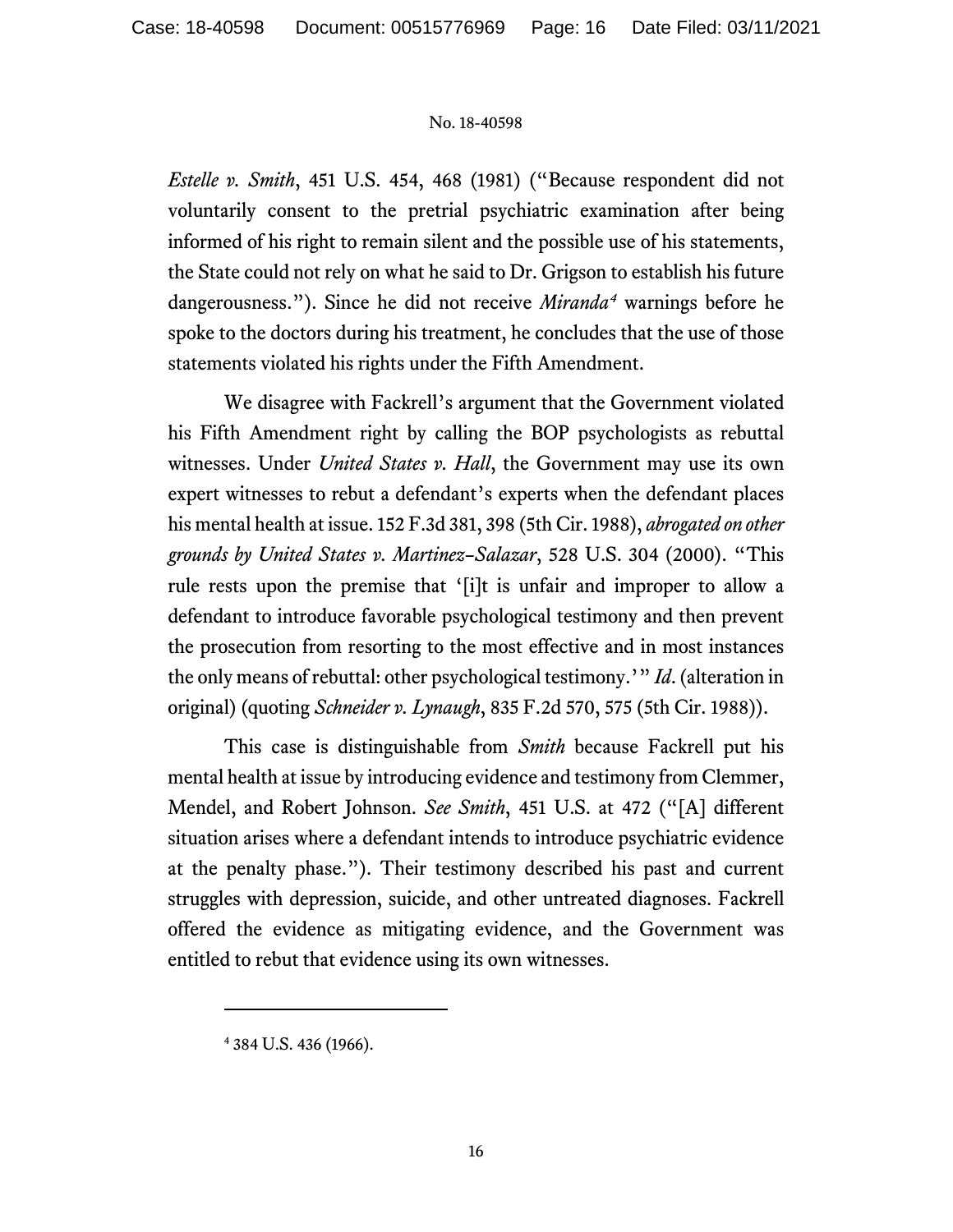We find no Fifth Amendment error in the Government's use of rebuttal testimony from the BOP psychologists.

# *2. Right to Counsel*

Like his Fifth Amendment *Miranda* argument, Fackrell argues that his Sixth Amendment right to counsel was violated because he did not have counsel when he spoke with the BOP psychologists.

Fackrell objected to the admission of evidence on the grounds of the Sixth Amendment right to counsel.

We review de novo Fackrell's objection to the testimony on the basis of the Sixth Amendment. *See United States v. Webster*, 162 F.3d 308, 333 (5th Cir. 1998).

Because the doctor's statements were used against Fackrell at trial, he compares his treatment to a pretrial government expert evaluation. Without counsel present (or a valid waiver of the right to counsel), he concludes that his rights were violated.

In *Powell v. Texas*, the Supreme Court explained that a defendant's Fifth Amendment right "precludes the state from subjecting him to a psychiatric examination concerning future dangerousness without first informing the defendant that he has a right to remain silent and that anything he says can be used against him at a sentencing proceeding." 492 U.S. 680, 681 (1989) (citing *Smith*, 451 U.S. at 461−69). The Court further explained that "the Sixth Amendment right to counsel precludes such an examination without first notifying counsel that 'the psychiatric examination [will] encompass the issue of their client's future dangerousness.'" *Id*. (alteration in original) (quoting *Smith*, 451 U.S. at 471).

The BOP psychologists served as rebuttal witnesses to Fackrell's own evidence about his mental health. Fackrell points to nothing that indicates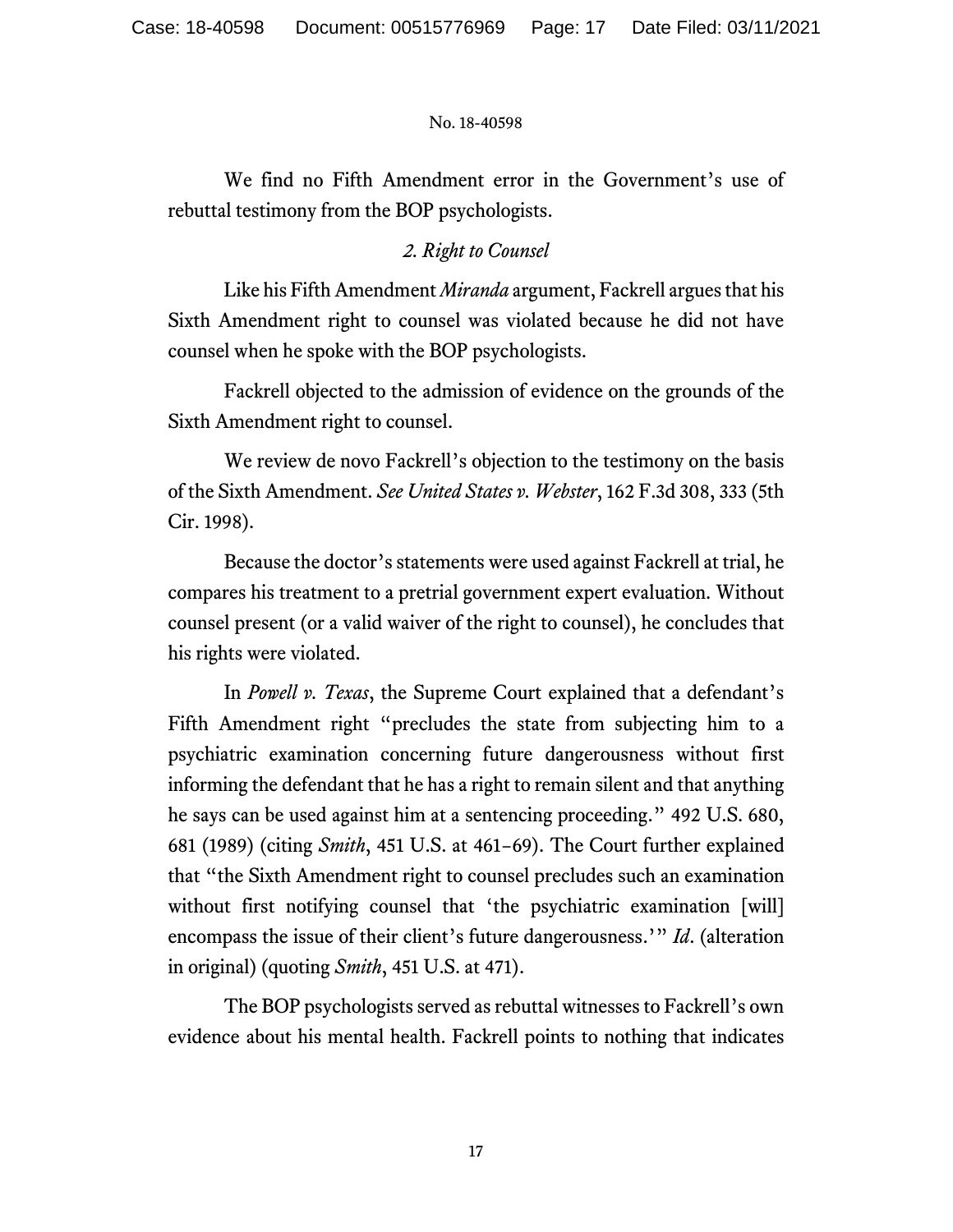that the doctors' evaluations were carried out in order to assess his future dangerousness, as was the case in *Smith* and *Powell*. Instead, the doctors' examinations were routine and in keeping with their duty of care to all inmates. We can find no error and thus affirm the district court's denial of Fackrell's objection based on the Sixth Amendment.

# *3. Psychotherapist-Patient Privilege*

Fackrell next argues that even if the BOP psychologists' testimony was permissible under the Fifth and Sixth Amendments, their testimony violated the common law psychotherapist-patient privilege. We disagree.

Though the application of the psychotherapist-patient privilege is a legal question, Fackrell did not raise this issue before the district court. We therefore review for plain error. *Avants,* 367 F.3d at 443.

The Supreme Court recognized the psychotherapist-patient privilege under Federal Rule of Evidence 501 in *Jaffee v. Redmond*. 518 U.S. 1, 8−10 (1996). The Court described the importance of the privilege in fostering trust and candor between psychotherapists and their patients. *Id*. at 10. The benefits of the privilege are great because "[t]he psychotherapist privilege serves the public interest by facilitating the provision of appropriate treatment for individuals suffering the effects of a mental or emotional problem." *Id*. at 11. Even still, the Court noted that the privilege must give way in certain circumstances. *Id.* at 18 n.19.

Though the psychotherapist-patient privilege is an important feature of our legal system, we cannot conclude that the district court committed plain error in permitting the doctors' testimony.

First, it is not clear that the psychotherapist-patient privilege exists during the sentencing phase of federal capital trials. "Information is admissible regardless of its admissibility under the rules governing admission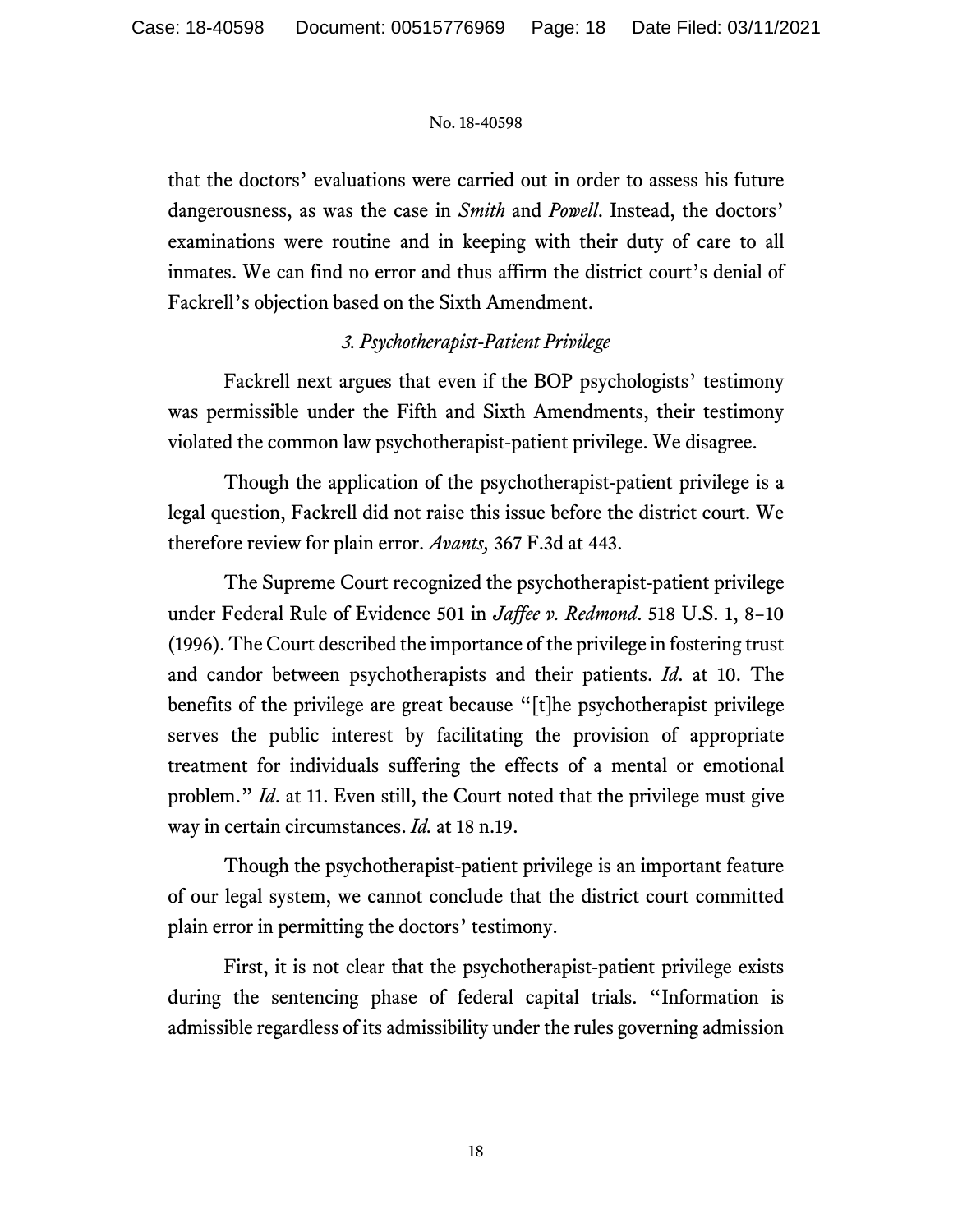of evidence at criminal trials except that information may be excluded if its probative value is outweighed by the danger of creating unfair prejudice, confusing the issues, or misleading the jury." 18 U.S.C. § 3593(c). Section 3593(c) thus favors admission of all evidence except that which creates the risk of unfair prejudice, confusing the issues, or misleading the jury.

The psychotherapist-patient privilege prevents the admission of communications between psychotherapists and patients, and the privilege applies where the Federal Rules of Evidence apply after *Jaffe* (notwithstanding cases where state law compels a different result). But without the parameters of the Federal Rules of Evidence, we cannot conclude that the privilege applies in the sentencing phase of capital trials. Without the privilege limiting the admission of the doctors' testimony, the evidence could only be excluded for one of the reasons listed in § 3593(c), and we cannot say that the district court plainly erred by permitting this testimony.

Second, even if we assume that the privilege applies (and that Fackrell did not waive the privilege), we cannot conclude that the district court's error was plain. A plain error is one that is "so clear or obvious that 'the trial judge and prosecutor were derelict in countenancing it, even absent the defendant's timely assistance in detecting it.'" *United States v. Narez– Garcia*, 819 F.3d 146, 151 (5th Cir. 2016) (quoting *United States v. Hope*, 545 F.3d 293, 295–96 (5th Cir. 2008)).

Fackrell's best argument for applying the psychotherapist-patient privilege comes from two cases from our sister circuits. The first is *Koch v. Cox*, 489 F.3d 384 (D.C. Cir. 2007). *Koch* says that the psychotherapistpatient privilege can be waived when the party claiming the privilege "relies upon the therapist's diagnoses or treatment in making or defending a case." *Id*. at 389. Here, Fackrell argues that he did not rely on Dr. Shara Johnson or Dr. Brown's treatment in making or defending his case. The two doctors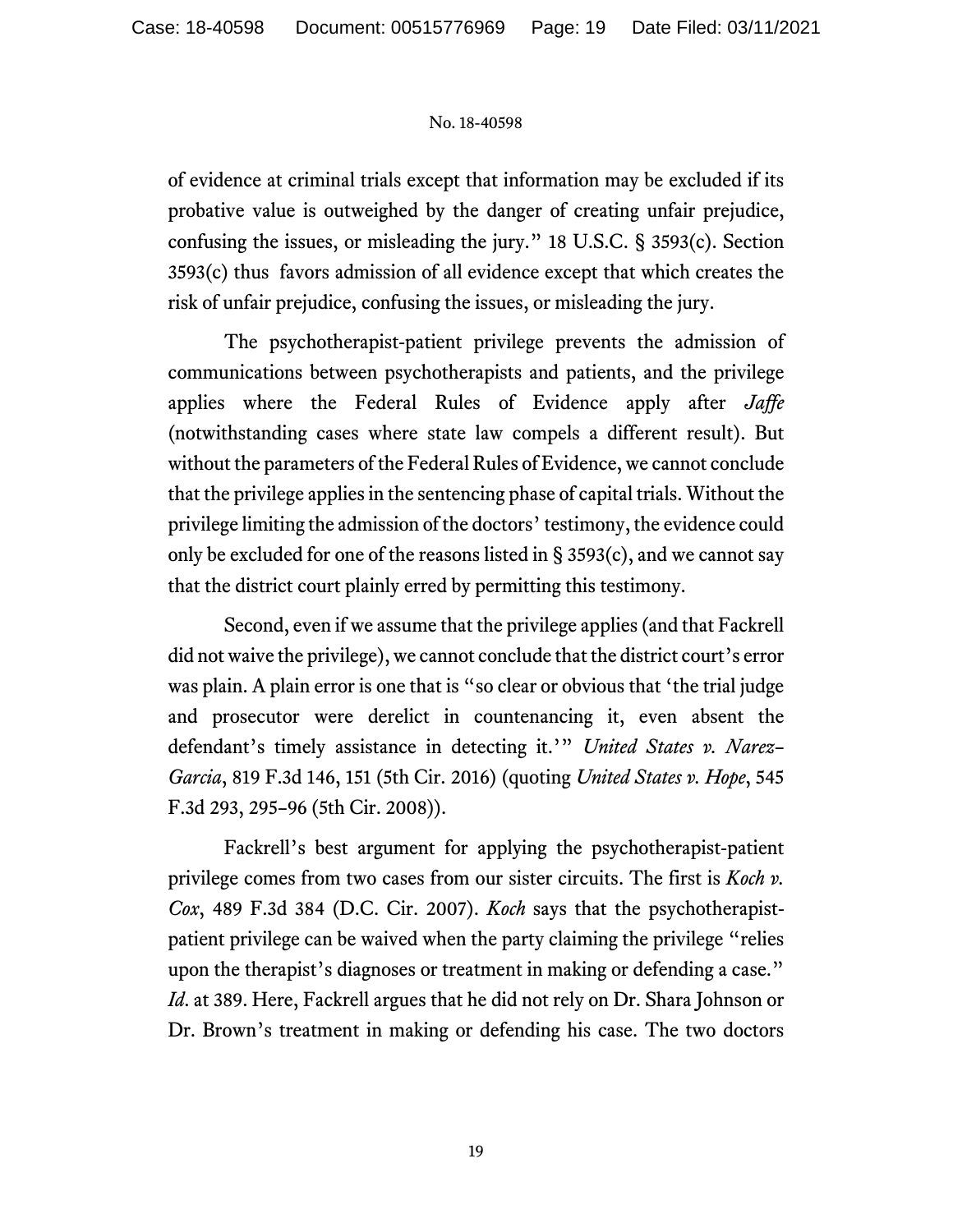testified for the Government on rebuttal, so they did not aid him in making or defending his case.

Following *Koch*, the Second Circuit decided *In re Sims*, 534 F.3d 117 (2d Cir. 2008). The Second Circuit agreed with *Koch* in *Sims*, adding that "a party's psychotherapist-patient privilege is not overcome when his mental state is put in issue *only* by another party." *Id*. at 134 (emphasis added).

However, neither of those cases addresses Fackrell's argument. Fackrell's mental state was put in issue by his own trial strategy because his own experts testified about his mental health history. Even if that evidence is categorized as rebuttal evidence to the Government's evidence of aggravating factors, that argument is undercut by the fact that Fackrell offered mitigating factors related to his history of depression. The record supports the conclusion that Fackrell put his mental state at issue through his choice of expert witnesses and mitigating evidence submitted to the jury.

Though both *Koch* and *Sims* are merely persuasive authority, they offer some guidance. Fackrell's claim would likely fail under both *Koch* and *Sims*. He has not cited, nor have we found, support for his position that the Government could not rebut his mental health evidence with the testimony of the BOP psychologists when he put his mental health at issue. We thus affirm, concluding that the district court did not commit plain error under the psychotherapist-patient privilege by permitting the BOP psychologists to testify.

## *E. Mental Health Rebuttal Witnesses*

Cramer challenges the Government's use of mental health rebuttal witnesses, arguing that the testimony violated Federal Rule of Criminal Procedure 12.2 and the Fifth and Sixth Amendments. We disagree.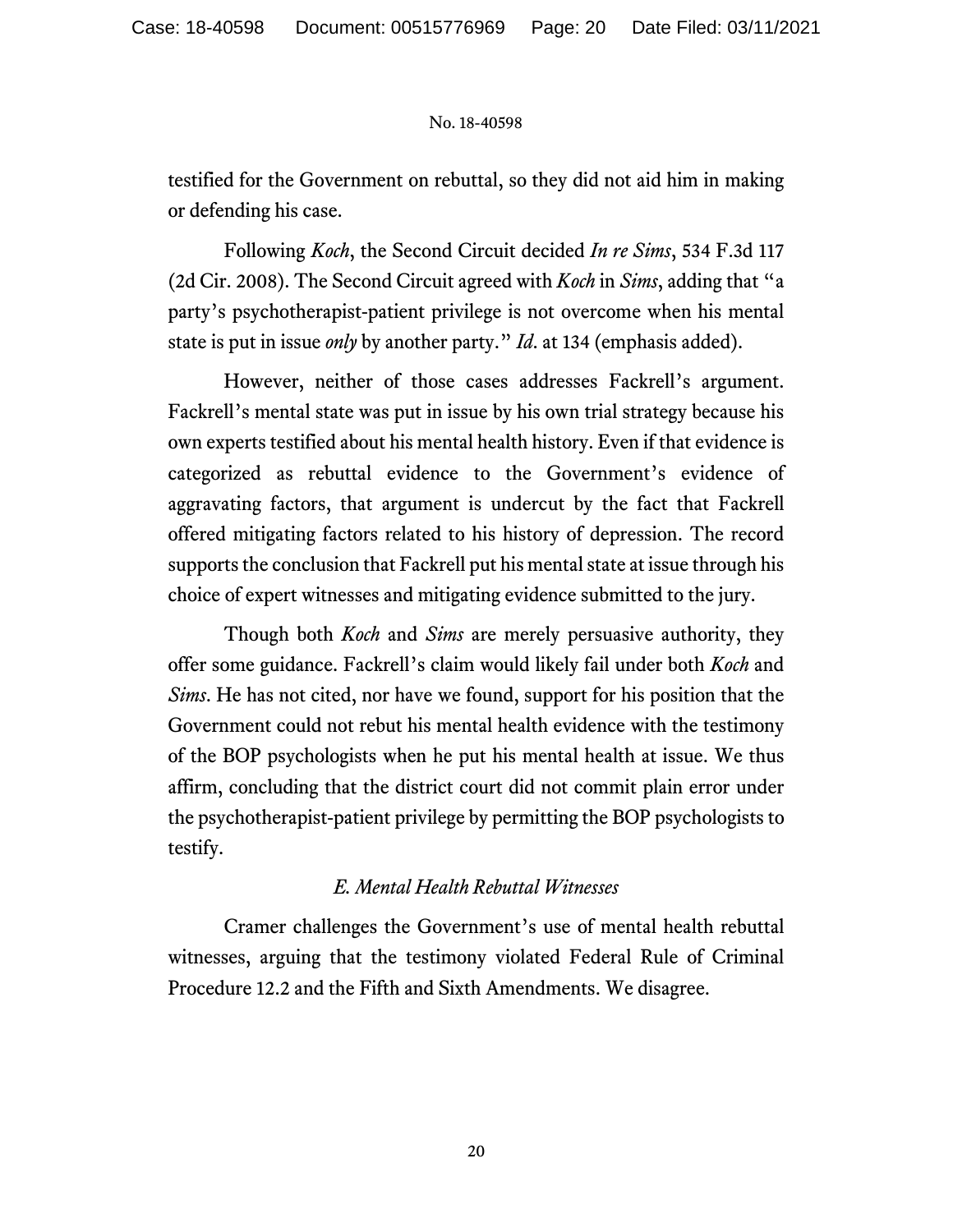Because Cramer did not object at trial, review is for plain error. *See United States v. Rice*, 607 F.3d 133, 138–39 (5th Cir. 2010).

Cramer presented mental health experts during the sentencing phase. The experts focused on his difficult childhood and the impact of that childhood on his development. The Government presented a rebuttal witness, Dr. Jill Hayes. The Government agreed to limit her testimony to only direct rebuttal of Cramer's experts and to exclude all mention of Johns's murder. However, Dr. Hayes testified about statements Cramer allegedly made that indicate his lack of remorse for his crimes.

Cramer argues that her testimony went beyond pure rebuttal and thus violated Rule 12.2 and his Fifth Amendment rights. Much like crossexamination is generally limited to the topics inquired about on direct examination, Cramer argues that her rebuttal should have been tied to his mitigation evidence—evidence of his childhood and resulting traumas. *See, e.g., Kansas v. Cheever*, 571 U.S. 87, 97 (2013) (limiting cross-examination to topics from direct examination).

He further argues that his Fifth Amendment right against selfincrimination was violated when Dr. Hayes testified about his statements without his permission. Likewise, he argues that her testimony violated Rule 12.2 by violating the reciprocity principle embedded in the rule that limits rebuttal to the topics raised by the defendant.

We can find no plain error in permitting Dr. Hayes's testimony. Her testimony gave a broad overview of Cramer's life and did not stray so far from the topics Cramer raised as to constitute plain error. Cramer offered testimony about his childhood and his present-day experiences, and Dr. Hayes's testimony was similarly broad. Her testimony about Cramer's reaction to Johns's murder is no broader than the testimony of Cramer's own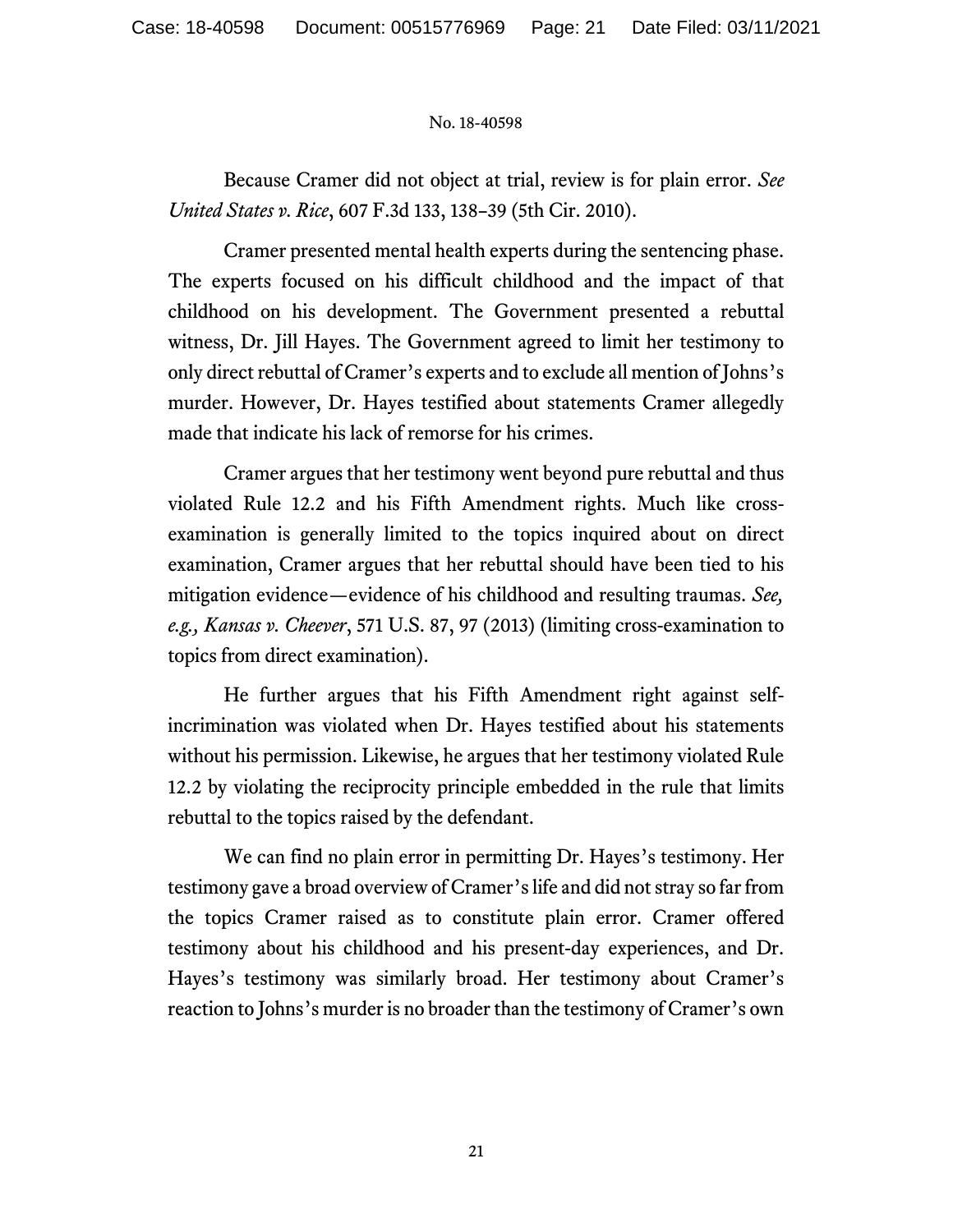expert. We find no error either under the Fifth Amendment or under Rule 12.2 and thus affirm.

# *F. Excluding Evidence of the Johns Family's Suit*

The district court denied Defendants' request to introduce evidence from the Johns family's civil suit against a BOP warden. They argued that details of the suit were relevant to rebut the Government's evidence related to the victim-impact aggravator. We agree with the district court.

The Federal Death Penalty Act permits the introduction of aggravating and mitigating evidence unless "its probative value is outweighed by the danger of creating unfair prejudice." 18 U.S.C. § 3593(c). We review the district court's evidentiary rulings for abuse of discretion. *Snarr*, 704 F.3d at 399.

The Johns family sued a BOP warden, alleging that the BOP was liable for Johns's wrongful death. In the warden's answer urging the court to dismiss the suit, he said that Johns was primarily responsible for his death because he joined the SAC and defied the rules prohibiting drinking and gambling. In Defendants' trial, the Government argued that Johns was not responsible for his murder and that Defendants murdered him to maintain their reputations.

The district court did not err in excluding this evidence as irrelevant and likely to confuse the jury. The individual warden's response in a lawsuit does not equate to the BOP's own statement on Johns's culpability, as the BOP was not a party to the civil suit. The evidence is therefore not relevant and the relationship between the two cases is so attenuated as to risk confusing the jury. Defendants' argument therefore fails.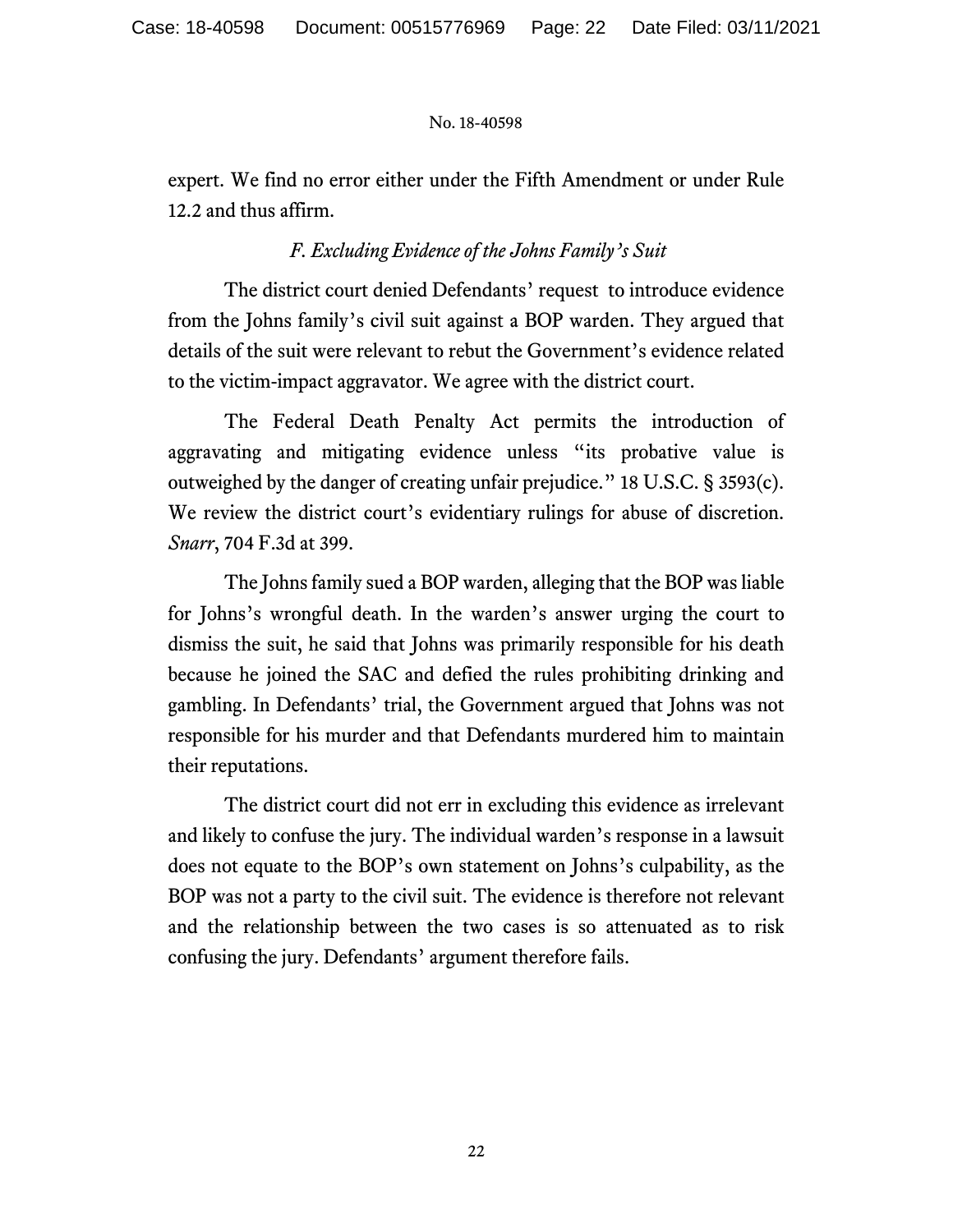## *G. Excluding Evidence related to the Griffith Murder*

During the penalty phase of trial, the Government presented evidence of Fackrell's involvement in the murder of Ronald Griffith. Fackrell attempted to introduce evidence that the Government offered a plea deal to his co-defendant in the Griffith murder. The district court denied Fackrell's request to introduce the evidence. Fackrell argues that the exclusion was in error and was not harmless beyond a reasonable doubt. We disagree.

The district court's decision to exclude information is reviewed for abuse of discretion. *Snarr*, 704 F.3d at 399. If there was error, reversal is required unless the Government can show it was harmless beyond a reasonable doubt. *United States v. Jones*, 132 F.3d 232, 252 (5th Cir. 1998).

After Johns's murder, Fackrell was charged with the deadly assault of Ronald Griffith, a fellow inmate and alleged sex-offender. Fackrell allegedly participated in this assault with another inmate and SAC member, Erik Rekonen. In the prosecution for Griffith's murder, the Government agreed to a ten-year sentence for Rekonen but pursued the death penalty against Fackrell. The Government and Rekonen's attorney met about a potential plea in 2017. The record reflects that the Government sought to make a deal with Rekonen in exchange for his testimony against Fackrell.

The district court excluded the mention of Griffith's murder during the guilt phase of Johns's murder trial but permitted its mention during the sentencing phase. The Government presented Griffith's murder as aggravating evidence, and Fackrell argued that evidence of Rekonen's plea deal should have been permitted as mitigating evidence. Fackrell asserts that Rekonen's plea deal was relevant because it demonstrated that his equally culpable co-defendant would not receive the death penalty. *See* 18 U.S.C. §  $3592(a)(4)$  ("In determining whether a sentence of death is to be imposed on a defendant, the finder of fact shall consider any mitigating factor, including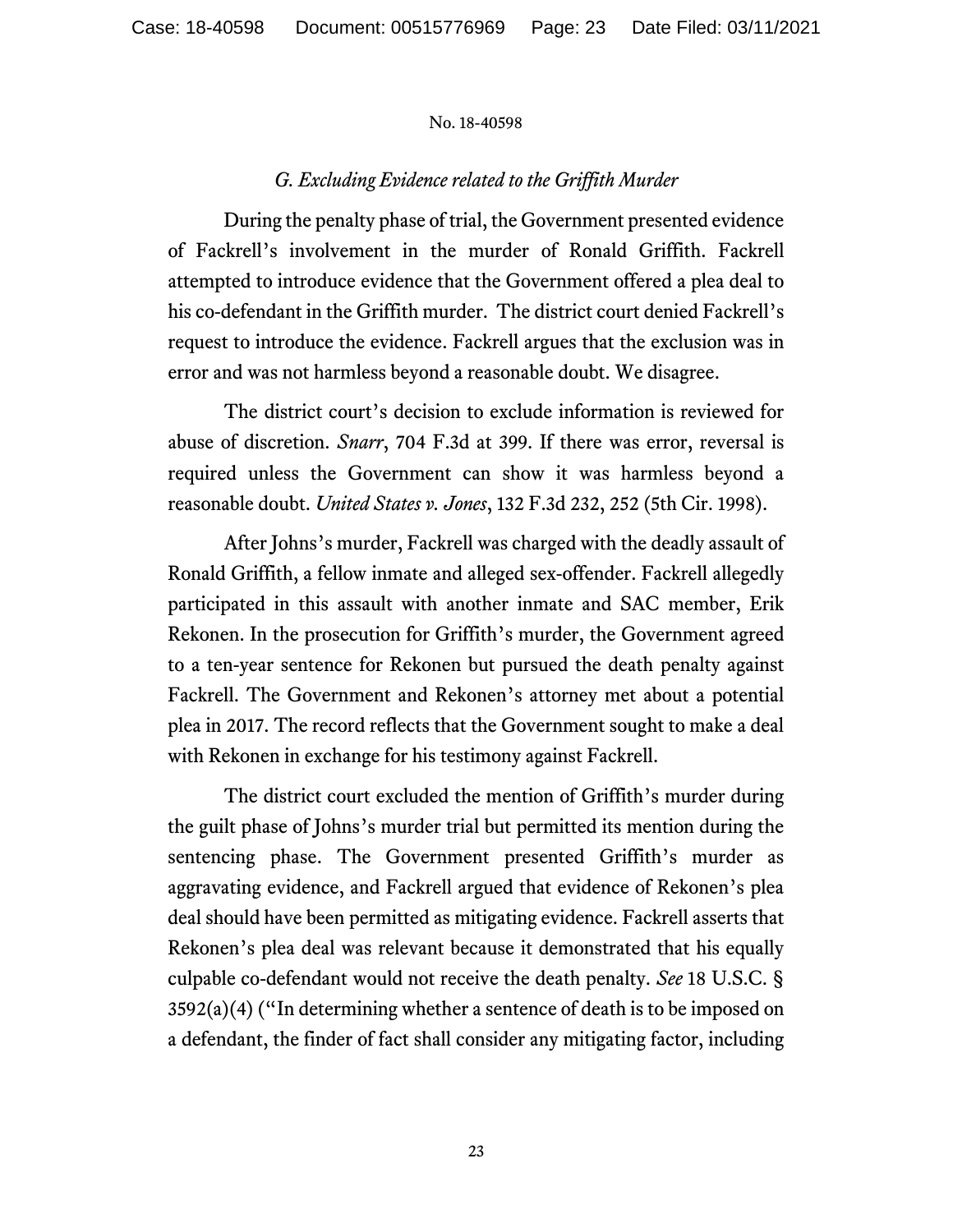. . . [whether] [a]nother defendant or defendants, equally culpable in the crime, will not be punished by death."). He also asserts that Rekonen's lesser sentence reflects the BOP's acknowledgment that prison politics force inmates to violently assault alleged sex-offenders.

Though excluding mitigating evidence may violate a capital defendant's right to due process, *Green v. Georgia*, 442 U.S. 95, 97 (1979), we cannot conclude that the district court's exclusion was in error. 18 U.S.C. §  $3592(a)(4)$  allows defendants to put on mitigating evidence of their codefendant's culpability—in trials for the related offense. Here, Fackrell can point to nothing in the statute nor case law that commands district courts to permit mitigating evidence about co-defendants from *other* trials. The statute refers to other defendants "in the crime," and we conclude that the crime referenced in the statute is the crime for which Fackrell faced the death penalty, Johns's murder. In doing so, we follow our sister circuit. *See United States v. Gabrion*, 719 F.3d 511, 524 (6th Cir. 2013) ("This factor does not measure the defendant's culpability itself, but instead considers—as a moral data point—whether that same level of culpability, for another participant in the *same* criminal event, was thought to warrant a sentence of death.") (emphasis added).

Evidence of Rekonen's plea could also have been admitted as "catchall" mitigation evidence under 18 U.S.C. § 3592(a)(8). Any error in excluding this evidence is harmless given that the jury already saw videos of Griffith's assault and heard evidence of Fackrell's involvement. We cannot say that evidence of Rekonen's plea would have "diminish[ed] [his] culpability or otherwise mitigate against a sentence of death." *Id*.

Furthermore, jurors found several mitigating factors related to Griffith's murder even without the evidence of Rekonen's plea deal. Six jurors found it mitigating that officers placed Griffith near other inmates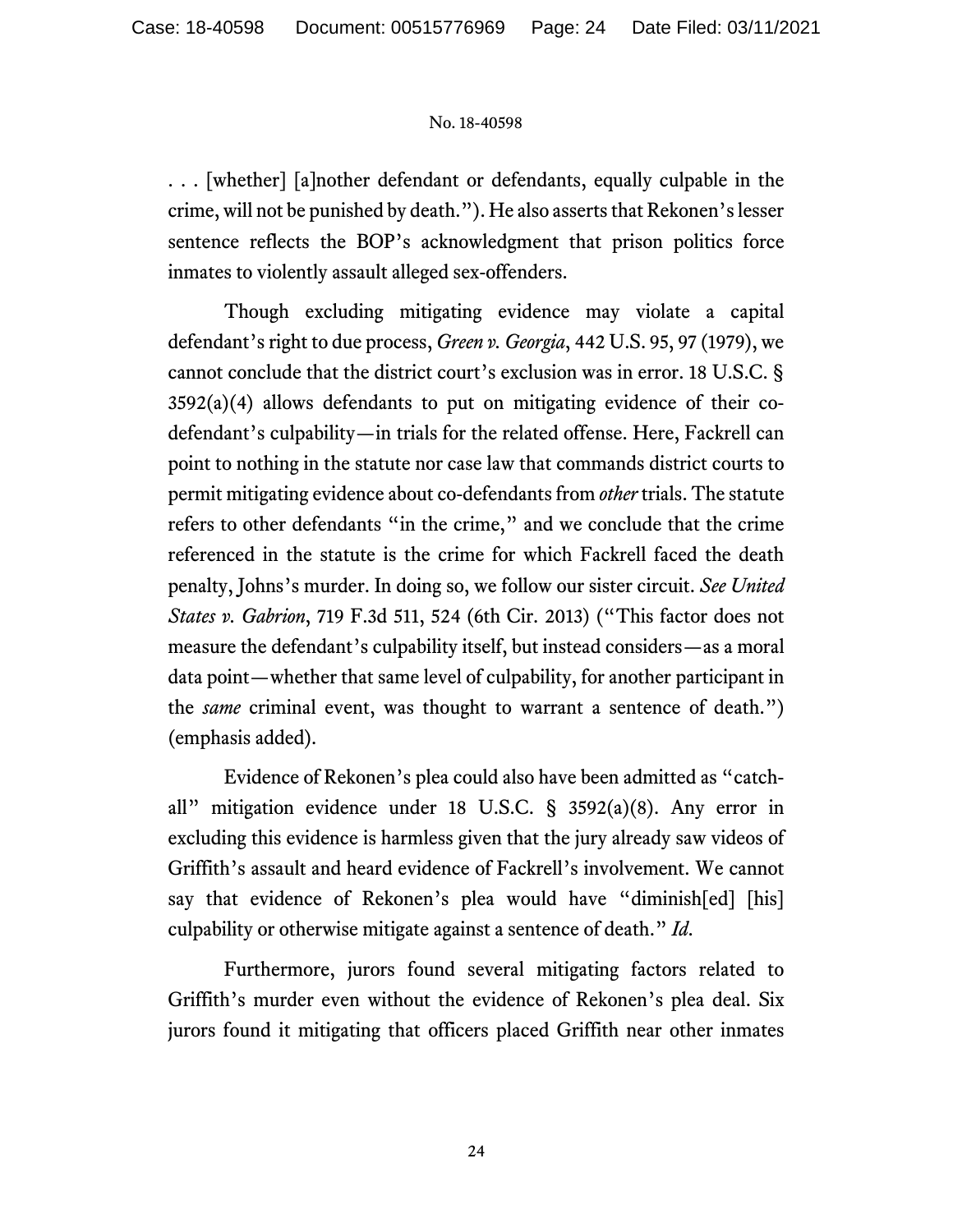knowing that he may be assaulted. Another six jurors found that Fackrell and other inmates had to play prison politics to stay safe. This further demonstrates that any perceived error would be harmless.

We affirm the district court's exclusion of evidence of Rekonen's plea deal related to Griffith's murder.

# *H. Acquitted Conduct as Evidence of Future Dangerousness*

Cramer challenges the Government's use of his role in a 2012 assault charge as evidence of future dangerousness. Cramer was ultimately acquitted of the 2012 assault, and he argues that the Government violated his Fifth Amendment protection against double jeopardy. We disagree.

Cramer did not object at trial. Review is for plain error. *Avants,* 367 F.3d at 443.

"[A]n acquittal in a criminal case does not preclude the Government from relitigating an issue when it is presented in a subsequent action governed by a lower standard of proof." *Dowling v. United States*, 493 U.S. 342, 349 (1990). "Extraneous offenses offered at the punishment phase of a capital trial need not be proven beyond a reasonable doubt." *Vega v. Johnson*, 149 F.3d 354, 359 (5th Cir. 1998).

Under *Dowling* and *Vega*, the Government was permitted to introduce evidence of Cramer's conduct related to the 2012 assault for which he was acquitted. At trial for the 2012 assault, the Government could not prove that he committed the assault beyond a reasonable doubt. However, the Government was not required to prove the 2012 assault beyond a reasonable doubt to mention it at the punishment phase of this trial. *See id*.

Thus, there was no error in the Government's mention of Cramer's charge for the 2012 assault. We affirm.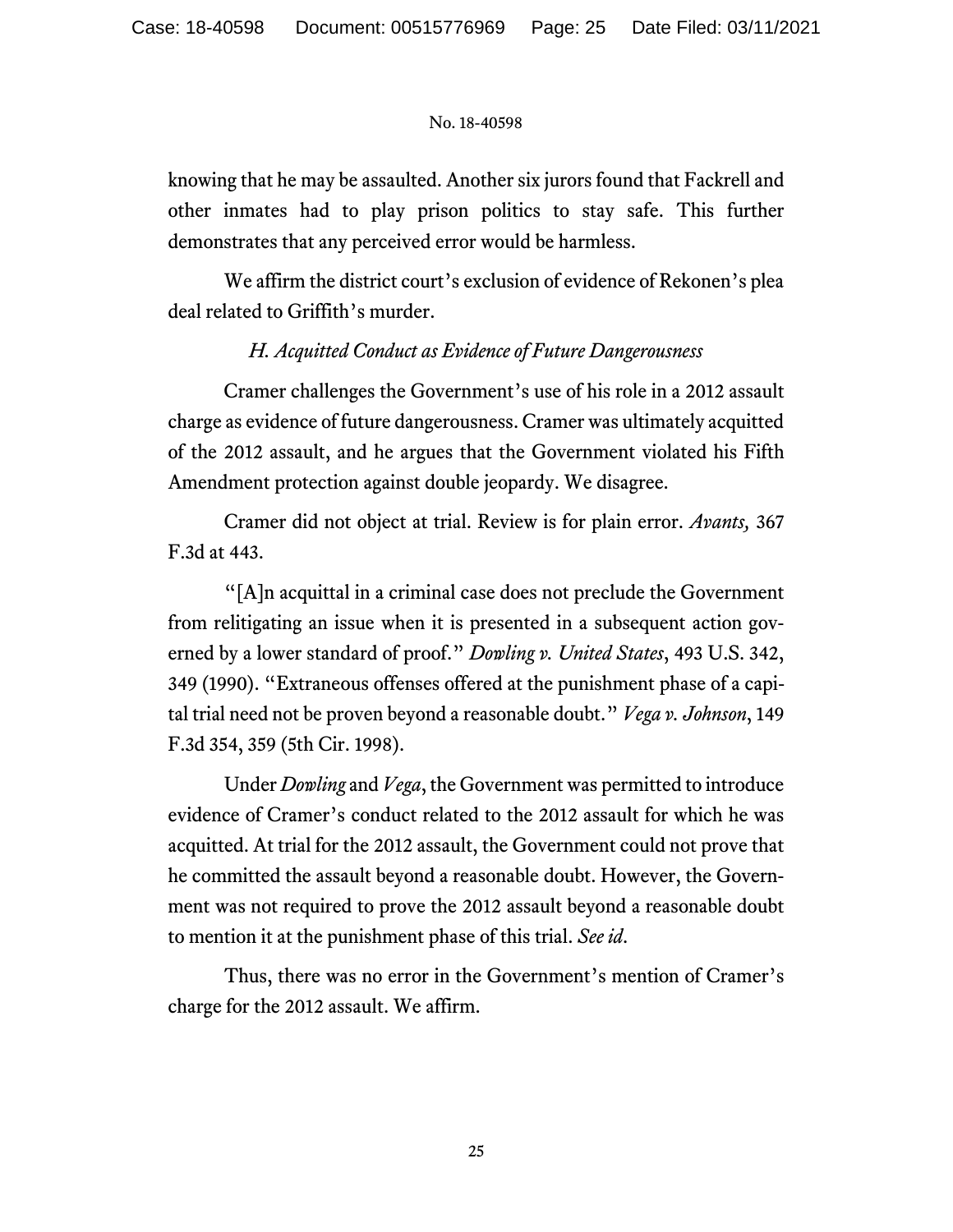### *I. Categorical Approach and Fackrell's Prior Convictions*

The Government alleged four statutory aggravators in its notice of intent to seek the death penalty against Fackrell, including the 18 U.S.C. §  $3592(c)(2)$  aggravator for use of a firearm and the § 3592(c)(4) aggravator for inflicting death or serious bodily injury. Fackrell has previous federal convictions for brandishing a firearm during a crime of violence and possession of a prohibited object. He also has a state law conviction for aggravated assault.

The district court did not use the categorical approach in determining that his previous convictions fit within  $\S$  3592(c)(2) and (c)(4). Fackrell argues that the district court should have used the categorical approach to compare the elements of his prior convictions with the elements of the offenses described under  $\S$ § 3592(c)(2) and (c)(4). He argues that his convictions do not fall within the ambit of  $\S$ § 3592(c)(2) and (c)(4), and thus his sentence must be reversed. We disagree.

Since the district court's decision to reject the categorical approach was a legal conclusion, we review it de novo. *United States v. Jackson*, 549 F.3d 963, 969 (5th Cir 2008). The analysis is subject to harmless-error review as well. *See United States v. Torrez*, 869 F.3d 291, 313 (4th Cir. 2017).

Our circuit has not yet addressed whether the categorical approach is the appropriate analysis under the Federal Death Penalty Act. Both sides present persuasive arguments, but we need not answer the question to resolve this issue. Even if we assume that the categorical approach applies and thus the  $\S$  3592(c)(2) and (c)(4) aggravators were invalid, the sentence can be affirmed if it would have been imposed without the invalid aggravators. *Jones*, 132 F.3d at 251−52.

The Government argues (and Fackrell concedes) that his prior convictions were admissible at the selection phase as non-statutory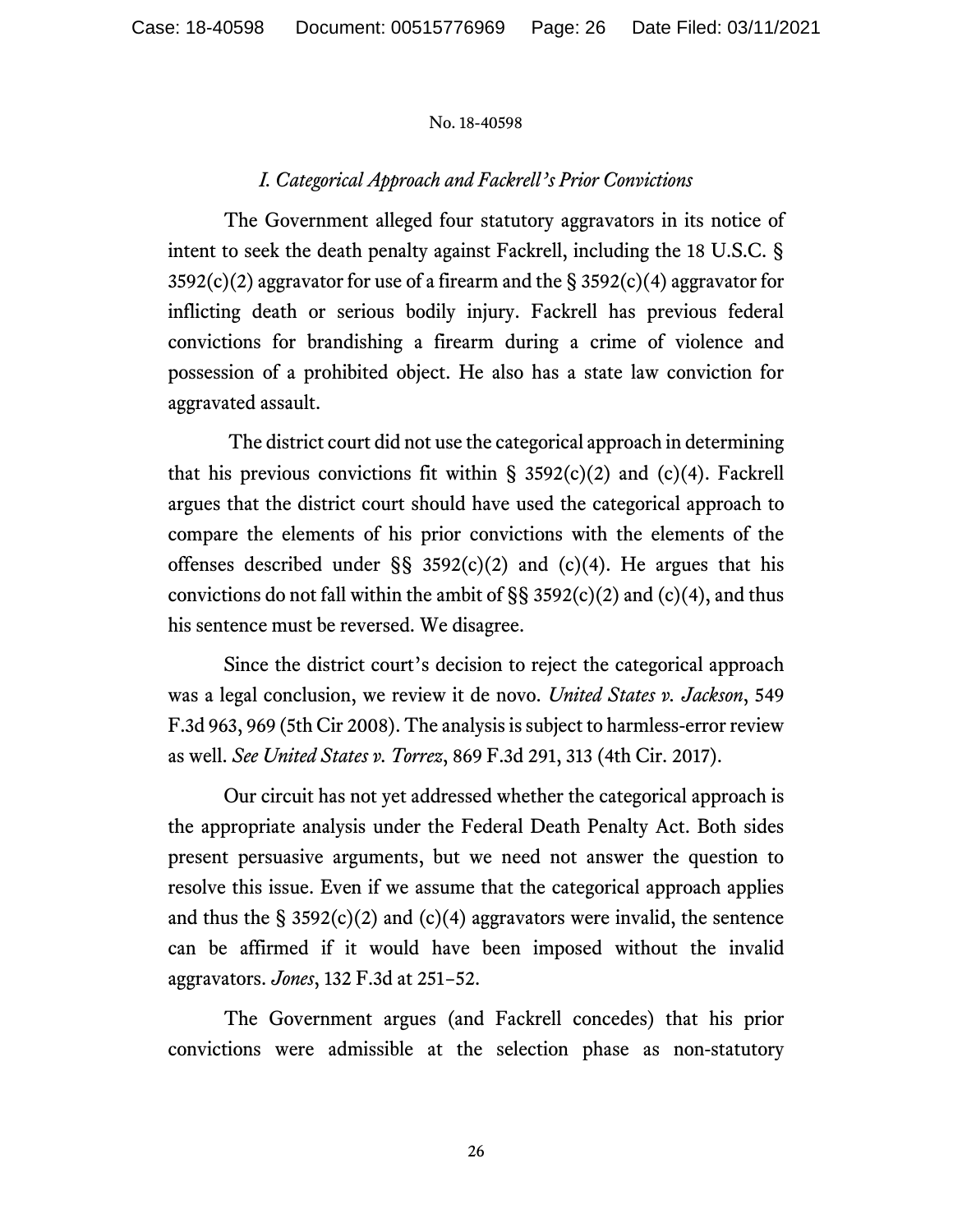aggravators. Fackrell argues that the jury necessarily would have put more weight on statutory aggravators than non-statutory aggravators, such that reversal is warranted for re-sentencing. Nothing in our precedent compels such a result, so Fackrell's argument fails.

# *J. Fackrell's Hobbs Act Claim*

Fackrell also challenges the characterization of his Hobbs Act robbery conviction as a statutory aggravator under 18 U.S.C. § 3592(c). He argues that the district court erred by permitting the Government to use his conviction as a § 3592(c) aggravator after *United States v. Davis*, 139 S. Ct. 2319 (2019).

Fackrell preserved this argument at trial, and review is de novo. *United States v. Hebert*, 131 F.3d 514, 525 (5th Cir. 1997).

The § 3592(c) aggravator includes convictions for violent crimes, and Hobbs Act robbery is a violent crime. *United States v. Buck*, 847 F.3d 267, 275 (5th Cir. 2017). The Government listed Fackrell's Hobbs Act conviction as the basis for the aggravator given its characterization as a crime of violence. Fackrell argues that this characterization is erroneous after *Davis*, where the Supreme Court held that the residual clause in §  $924(c)(3)(B)$  was unconstitutionally vague. 139 S. Ct. 2319, 2323 (2019). He also argues that his Hobbs Act conviction was not based on a use of force because it can be committed by threatening harm to an intangible economic interest.

Fackrell's first argument is foreclosed by our decision in *Buck.* Hobbs Act robbery is a crime of violence in this circuit and therefore qualifies as an aggravator under § 3592(c). *See Buck*, 847 F.3d at 275.

Fackrell's second argument also fails. Hobbs Act extortion may be accomplished without the use of force. *See United States v. Nadaline*, 471 F.2d 340, 344 (5th Cir. 1973). This says nothing of Hobbs Act robbery for which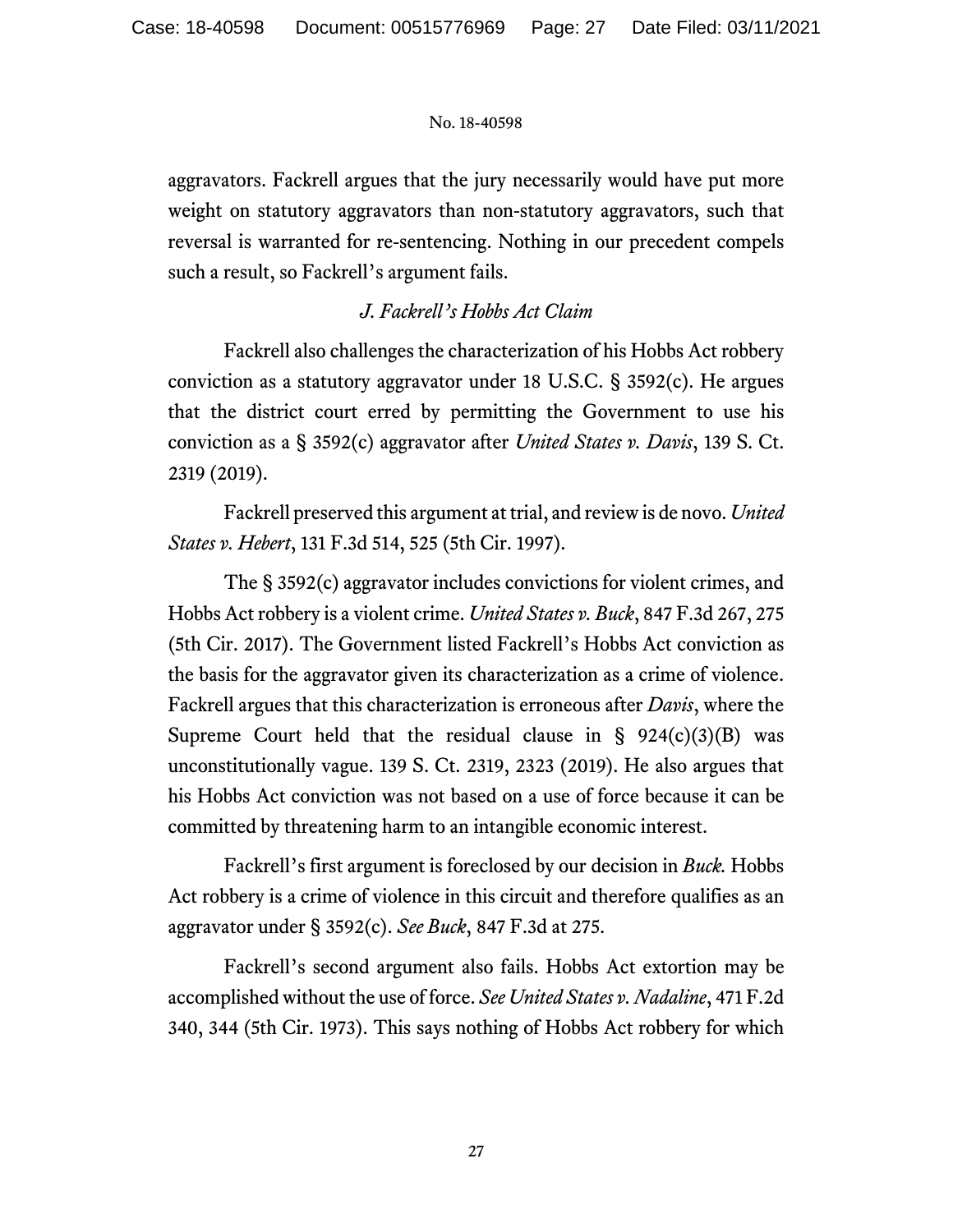Fackrell was charged, and we find no error in listing Fackrell's Hobbs Act robbery conviction as an aggravator under § 3592(c).

# *K. Jury Instructions on Mitigating Evidence*

Fackrell challenges the district court's penalty-phase jury instructions on mitigating evidence, arguing that the two-step instruction for finding mitigating factors violates 18 U.S.C. § 3593(d). We disagree.

Fackrell preserved his objections to the verdict form. This Court "review[s] a challenge to jury instructions for abuse of discretion, 'affording the trial court substantial latitude in describing the law to the jurors.'" *United States v. Ortiz-Mendez*, 634 F.3d 837, 839 (5th Cir. 2011) (quoting *United States v. Orji-Nwosu*, 549 F.3d 1005, 1008 (5th Cir. 2008)).

Section 3593(d) provides that "[a] finding with respect to a mitigating factor may be made by 1 or more members of the jury, and any member of the jury who finds the existence of a mitigating factor may consider such factor established . . . ." The district court's instruction told the jury that it could "find that the defendant has proved by a preponderance of the evidence the existence of [a mitigating] factor and that it is mitigating."

The district court's instruction requires jurors to find that a fact was proven and then find that the fact was mitigating. Fackrell argues that this instruction permitted the jury to disregard mitigating evidence because it could find that a fact was proven but then conclude that the fact was not mitigating.

Fackrell's argument is undercut by 18 U.S.C. § 3592(a), which requires jurors to consider "any mitigating factor." 18 U.S.C. § 3592(a). Whether jurors first evaluated whether Fackrell proved the existence of some facts and then determined they were mitigating or answered both questions at once, the court's instructions were proper. *See United States v. Mikhel*, 889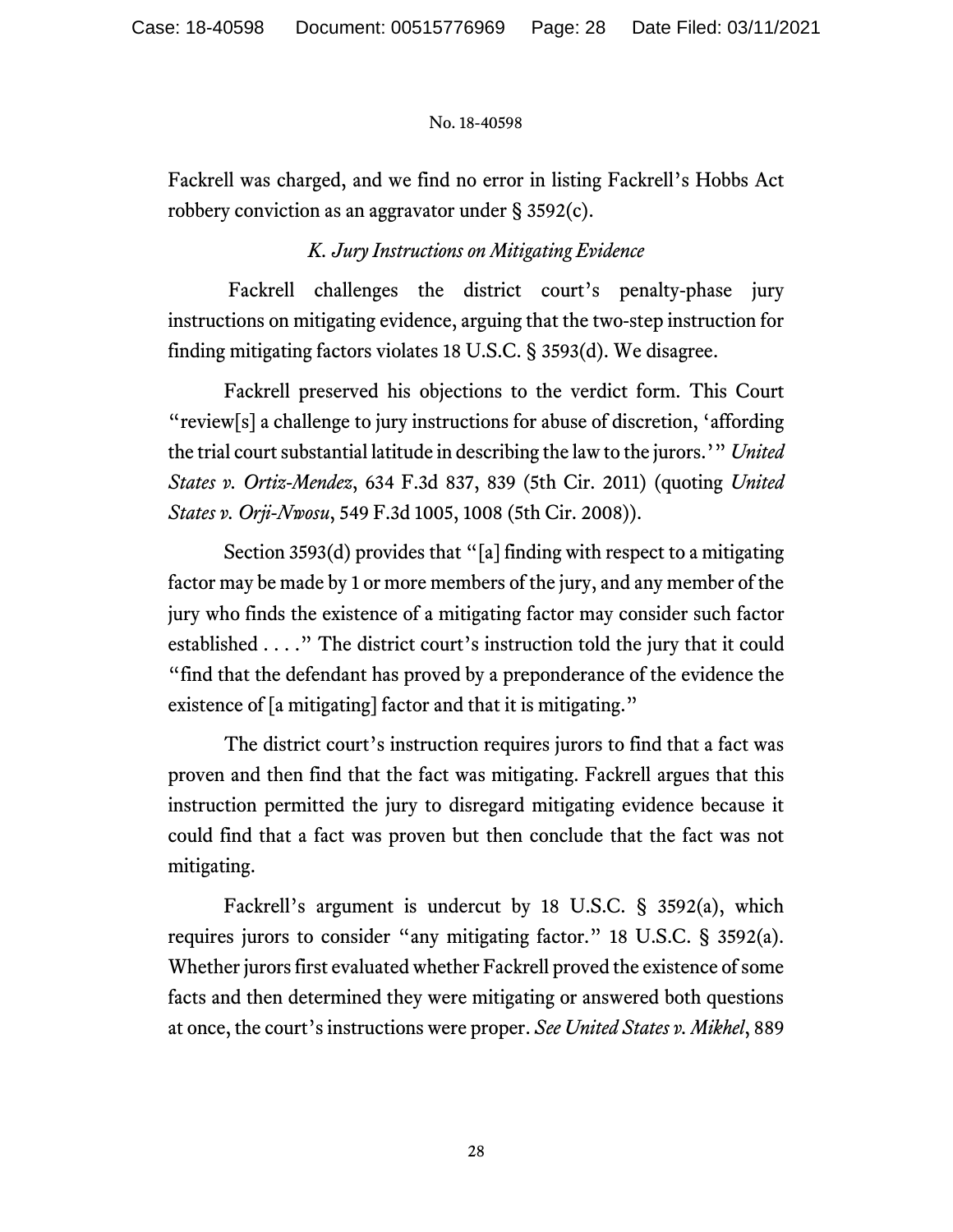F.3d 1003, 1055 (9th Cir. 2018) ("[R]egardless of whether the jury found that the proffered mitigating factors were factually unsupported or that they simply did not justify a lesser sentence, the final result is the same.").

We affirm the district court's denial of Fackrell's objection to the jury instruction on mitigating factors.

# *L. Marshalling the Evidence in Jury Instructions*

Defendants argue that the district court impermissibly "marshalled the evidence" on the jury instructions for future dangerousness. We disagree.

Defendants failed to object to the instructions on this basis at trial. Review is for plain error. *Avants,* 367 F.3d at 443.

The district court's oral and written jury instructions defined future dangerousness and listed several pieces of evidence that the Government offered as future dangerousness evidence. The instructions did not list any of the defense's evidence against future dangerousness.

Though once common, the practice of judges marshalling the evidence "has fallen into widespread disfavor." *United States v. Mundy*, 539 F.3d 154, 158 (2d Cir. 2008). Courts should refrain from commenting on the evidence at trial and should avoid one-sided summaries or comments. *See Quericia v. United States*, 289 U.S. 466, 470 (1933).

In *United States v. Coonce*, the Eighth Circuit rejected a defendant's claim that the district court had improperly summarized the evidence of future dangerousness in favor of the government. 932 F.3d 623, 637 (8th Cir. 2019). The pattern jury instructions language used "as evidenced by" to describe pertinent facts related to the aggravators, and the Eighth Circuit cautioned district courts against removing that language from the instruction. *Id*. at 638.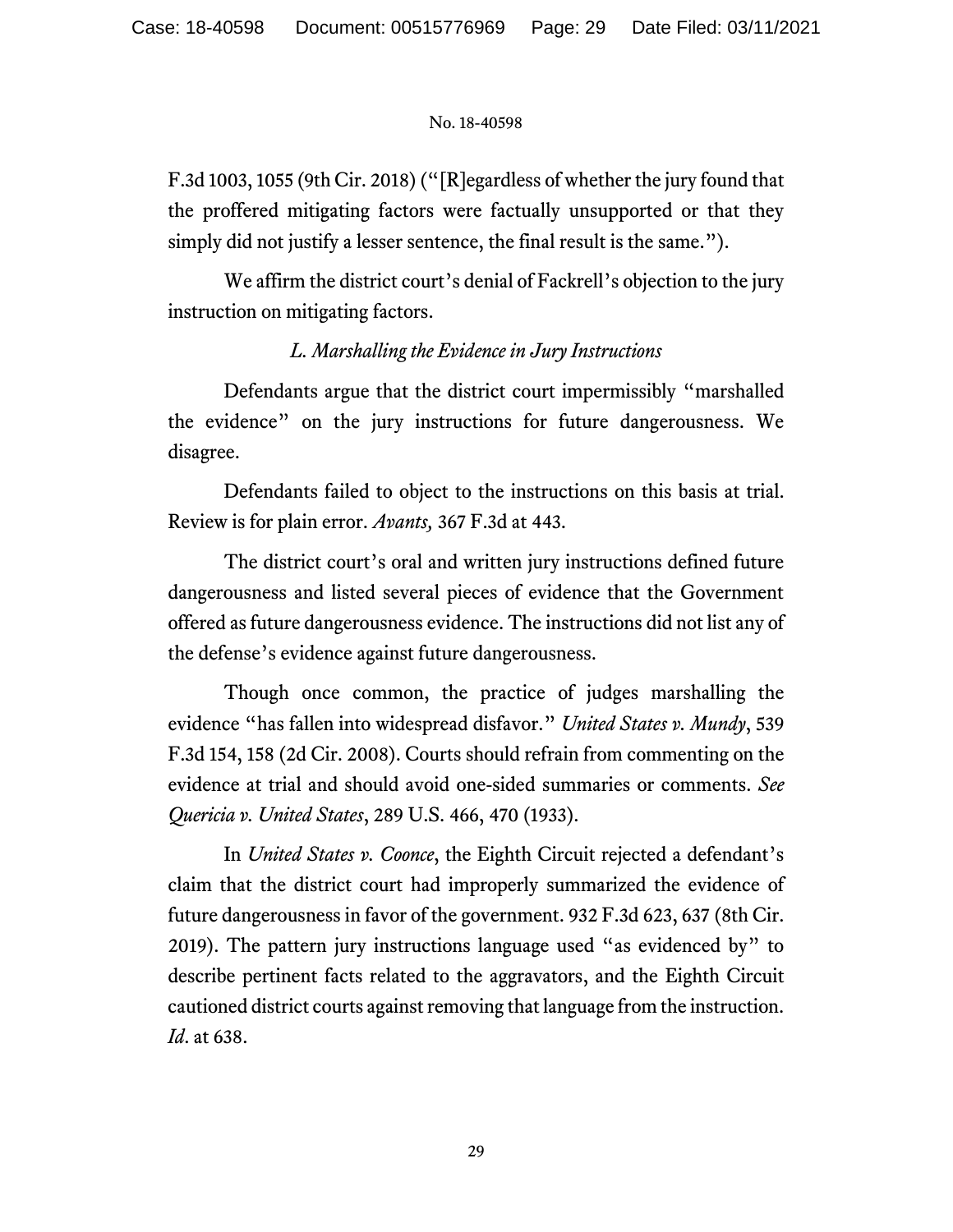Here, the pattern instructions also included "as evidenced by" and summarized the evidence. Such language is meant to aid and focus the jurors' analysis on particular pieces of evidence rather than presenting them an open-ended question. *See id*. at 637.

We cannot conclude that the district court plainly erred by focusing the jury's analysis on particular pieces of evidence. In fact, the district court listed Defendants' own evidence of mitigating factors in its instructions as well, further proof that the court did not err by giving a one-sided summary of the evidence.

We affirm, finding no error in the district court's oral and written jury instructions.

# *M. Jury Question on Non-unanimity*

Defendants challenge the district court's supplemental jury instructions. They argue that the district court refused to instruct the jurors after they asked about the consequences of a non-unanimous verdict. We disagree.

Supplemental jury instructions are reviewed for abuse of discretion in light of the entire charge. *United States v. Hale*, 685 F.3d 522, 544–45 (5th Cir. 2012).

Prior to voir dire, Defendants requested a preemptive instruction on the consequence of a split verdict, but the court denied their requests under *Jones v. United States*. In *Jones*, the Supreme Court held that the Eighth Amendment does not require every jury to be told of the effect of nonunanimity. *See* 527 U.S. 373, 383 (1999).

Later during the sentencing jurors' deliberations, they sent a note to the court asking, "What is the process if we are not unanimous with our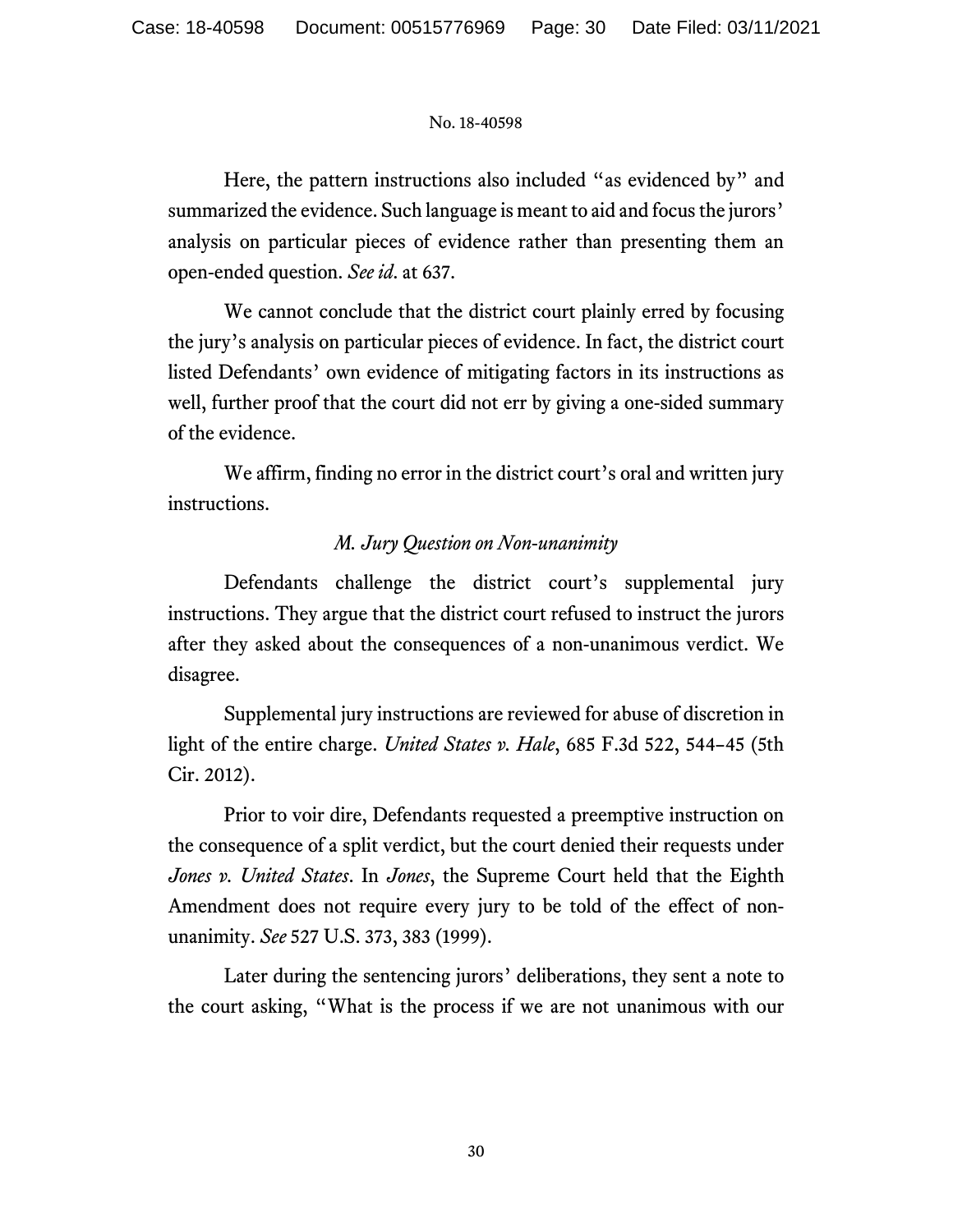verdict?" The district court sent a note back to the jurors instructing them to "[p]lease continue your deliberations."

"When evaluating the adequacy of supplemental jury instructions, we ask whether the court's answer was reasonably responsive to the jury's question and whether the original and supplemental instructions as a whole allowed the jury to understand the issue presented to it." *United States v. Stevens*, 38 F.3d 167, 170 (5th Cir. 1994).

Defendants argue that even if the district court's initial refusal to instruct on non-unanimity was correct under *Jones*, *Jones* does not control where the jurors directly asked about non-unanimity. They argue that the district court's response should have been given in open court and should have answered the jurors' question.

We cannot conclude that the district court erred by responding to the jurors' question in writing. *See United States v. Strauch*, 987 F.2d 232, 242−43 (5th Cir. 1993). Nor can we conclude that the court abused its discretion by not providing a non-unanimity instruction in response to the jurors' question. Congress did not require such an instruction among the mandatory instructions that the district court must give. *See Jones*, 527 U.S. at 383 (citing 18 U.S.C. § 3593(f)).

Even beyond *Jones*, we can find no error where the district court's instructions explained that each juror must consider the evidence individually to render a verdict. The district court instructed the jurors that the verdict must represent the judgment of each of them and that they each must decide the case for themselves. The fact that many different groupings of jurors found various mitigating factors for Defendants further demonstrates that jurors acted individually.

We affirm the district court's supplemental jury instruction to the sentencing jury.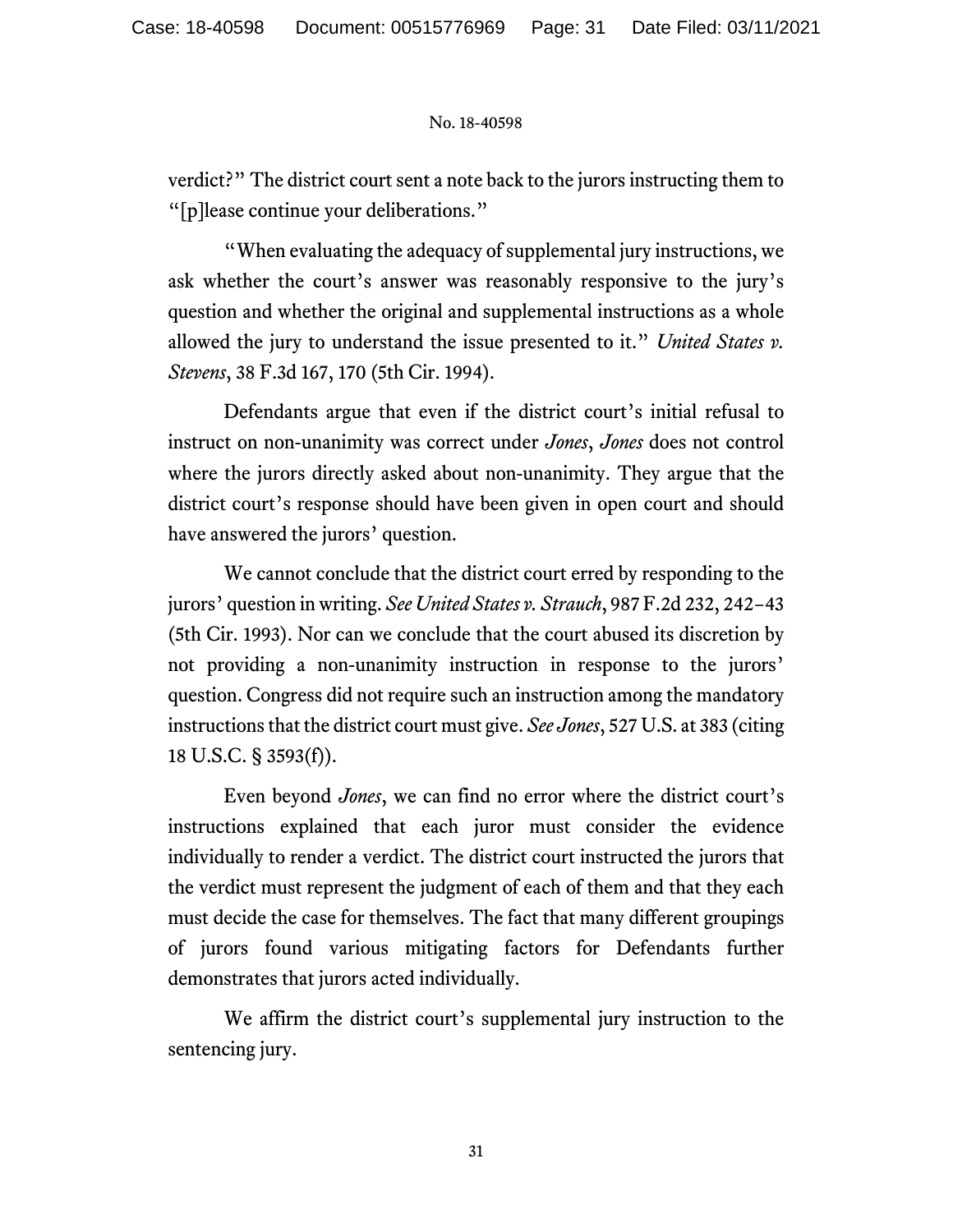# *N. Incomplete Record*

Defendants challenge the sufficiency of the record on appeal, arguing that missing components impair their ability to have a full appeal. We disagree.

The record on appeal includes transcripts of proceedings. FED. R. APP. P. 10(a). If the transcript of a hearing or trial is unavailable, Rule 10(c) permits the appellant to prepare part of that record from their recollection. FED. R. APP. P. 10(c). The district court did not permit Defendants to recollect parts of the record they contend are missing, and they argue that they do not have a substantial part of the record on appeal.

Where the defendant has new counsel on appeal, the court will reverse if (1) a missing portion of the record is substantial and significant, and (2) the trial court's reconstruction is not a substantially verbatim account. *See United States v. Pace*, 10 F.3d 1106, 1124–25 (5th Cir. 1993).

Defendants assert that the record is missing vital conferences, including the conference about the testimony of Elizabeth Rose, the Government's final witness in the guilt phase of trial. Rose was in a holding cell near Fackrell and Cramer's cells during their trial. She testified that she heard them making fun of the prosecutor's opening argument, laughing about stabbing Johns 74 times, and Fackrell saying that "[i]t didn't feel like that many [stabbings] when it was happening."

Rose was represented by an Assistant Federal Public Defender for the Eastern District of Texas, as was Cramer. She was facing a life sentence for conspiracy to possess and intent to distribute methamphetamine. She contacted her attorney and told him that she wanted him to tell the Government about what she heard. Rose's attorney petitioned to withdraw from her case given the conflict of interest created by her desire to testify against Cramer. Defendants' counsel believes that the court discussed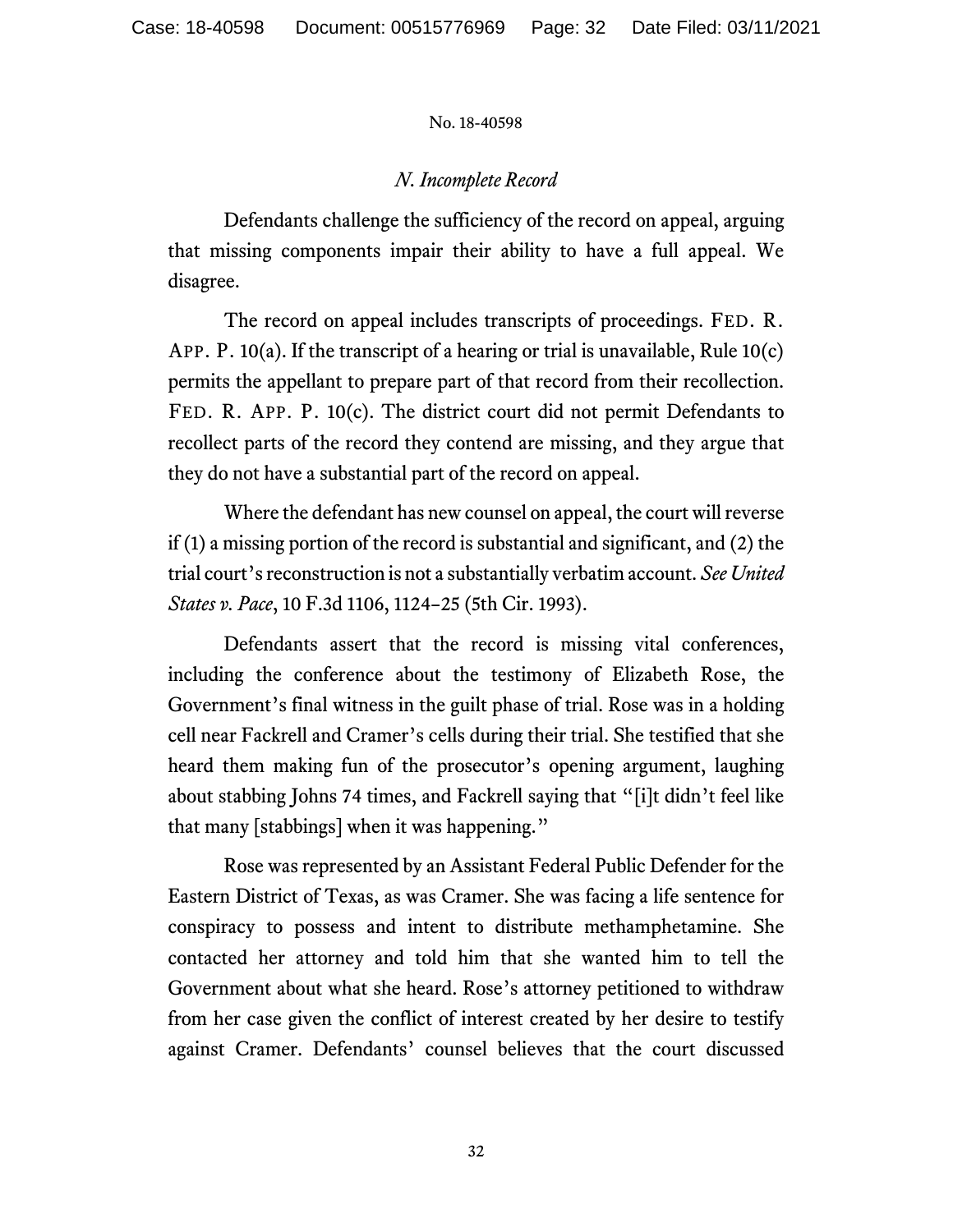Rose's testimony in an unrecorded conference in chambers and that the missing record prejudices their defense. Counsel also believes that the parties discussed the potential conflict of interest facing the Federal Public Defender.

Defendants also identify the conference about the penalty-phase jury charge as another important proceeding that was unrecorded. The district court indicated that it wanted to meet with the parties to decide on the penalty-phase instructions. No recording of the conference exists. Several of counsel's proposed mitigating instructions did not appear in the instructions, and Defendants now argue that the court ruled on their proposed instructions at the unrecorded conference.

Defendants arguments fail because the discussion of Rose's testimony was not a "hearing or trial" within the meaning of Rule 10. Nor was the jury charge conference a "session of the court" pursuant to the Court Reporter's Act because it did not occur in open court. *United States v. Jenkins*, 442 F.2d 429, 438 (5th Cir. 1971). Neither the Federal Rules of Appellate Procedure nor the Court Reporter's Act compel reversal here. Furthermore, Defendants have not demonstrated that these omissions are substantial or significant. Defendants' arguments fail.

# *O. Cumulative Reversal*

Defendants' final argument is that even if no individual error is reversible, the cumulative effect of the errors warrants reversal.

An appellate court may reverse a conviction by aggregating otherwise non–reversible errors that combine to deny the defendant's right to a fair trial. *United States v. Delgado*, 672 F.3d 320, 343−44 (5th Cir. 2012) (en banc).

Because we do not find that the district court made any errors, cumulative reversal is unavailable.